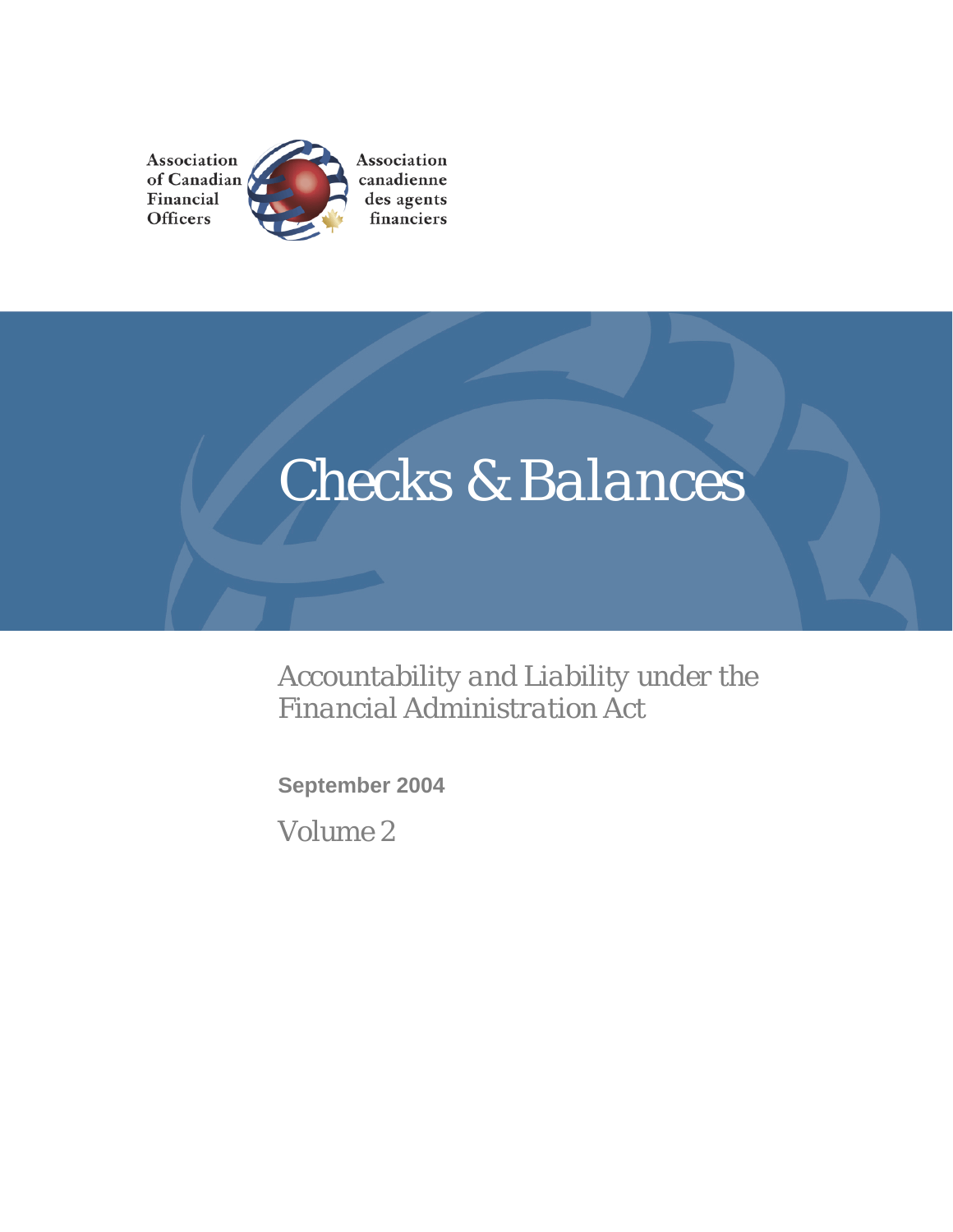

# *Introduction*

The Association of Canadian Financial Officers (ACFO) is committed to a strong financial control framework for the Government of Canada. Over the years, financial officers have expressed concerns about their role in this framework; and, with the recent "sponsorship scandal" and other issues highlighted by the media, concerns about accountability for spending have been raised.

This prompted ACFO to develop a paper providing a legal opinion on financial officers' accountability and liability associated with the performance of their duties under the *Financial Administration Act*. The results show that the concerns expressed by financial officers were legitimate.

Below is an executive summary of the paper and ACFO recommendations for addressing the findings. The complete paper is also attached.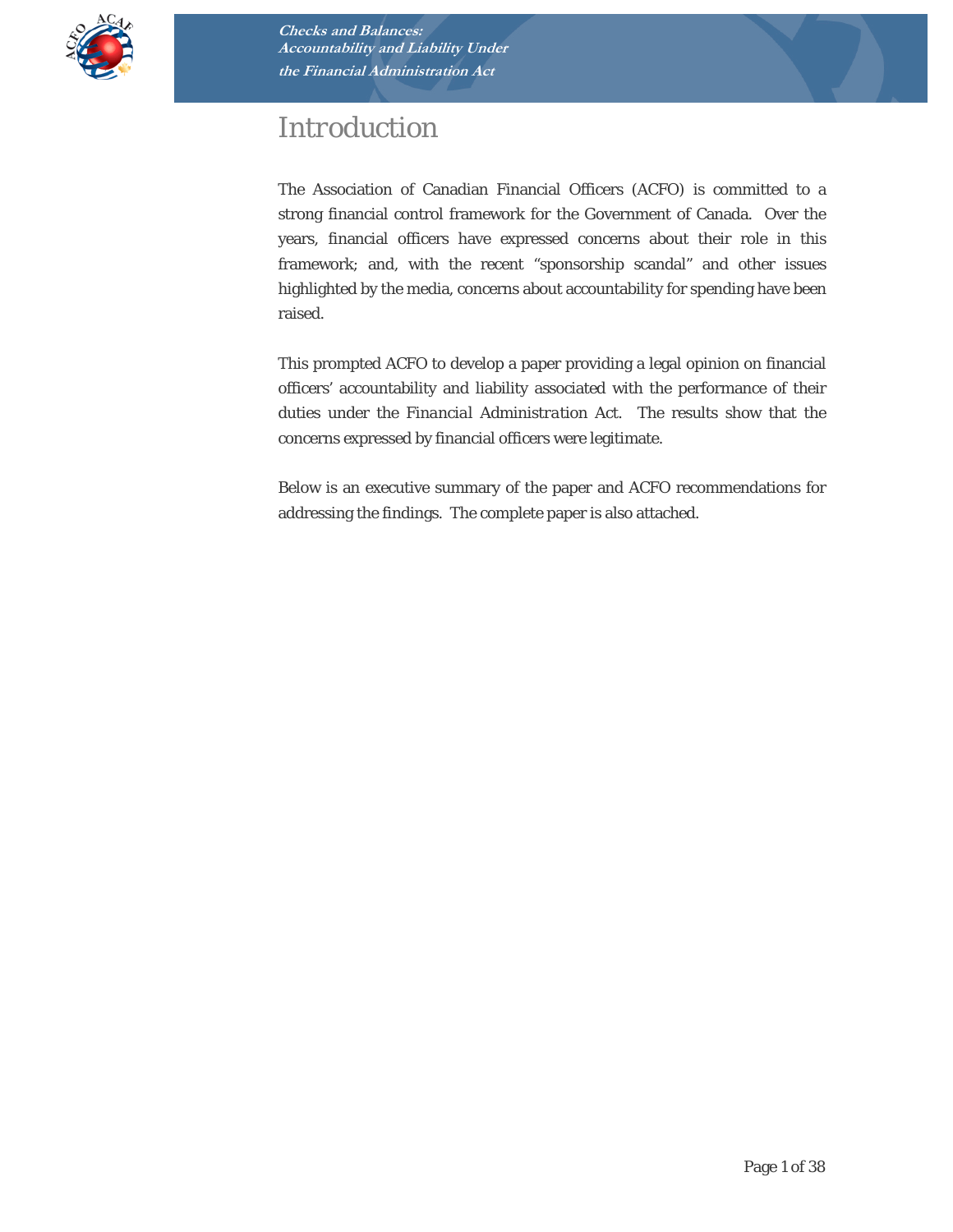

# *Executive Summary*

It is government policy that departments must exercise sound comptrollership. In 1997 the Treasury Board Secretariat established the Comptrollership Modernization Initiative in order to strengthen management capabilities and accountability in the federal public sector. A clear, structured approach coupled with strong commitment and support from senior management and the central agencies were viewed as prerequisites to the success of the initiative. The Office of the Auditor General of Canada has expressed concern that controls for financial systems are still weak and has recommended that the Treasury Board Secretariat, in particular, provide much clearer direction and guidance on how to put into practice key areas of comptrollership.

The financial control framework under the *Financial Administration Act (FAA*  or the *Act)* defines the roles and responsibilities for the management and accountability of public resources. Departments must establish and maintain adequate controls within their systems to ensure the completeness, accuracy and authority of financial information and are further required to ensure that suitably qualified financial personnel are directly involved in development of systems to ensure proper financial control. In order to facilitate the management of public funds in accordance with public service principles of good stewardship, economy, prudence and probity, there is a requirement for a separation of duties in the payment authorization and verification functions under the *Act*. Financial officers are directly involved in the payment certification and verification processes described in the section 33 and section 34 controls in the *FAA.*

In practice, the control framework and corresponding policies and guidelines that are intended to support effective comptrollership are not producing the enhanced accountability that is an objective of the modern comptrollership initiative. In fact, the practical experiences of front line financial officers performing the payment certification and verification functions under the *Act* disclose ongoing concerns relating to four main themes that potentially give rise to liability exposure for the individuals engaged in these functions: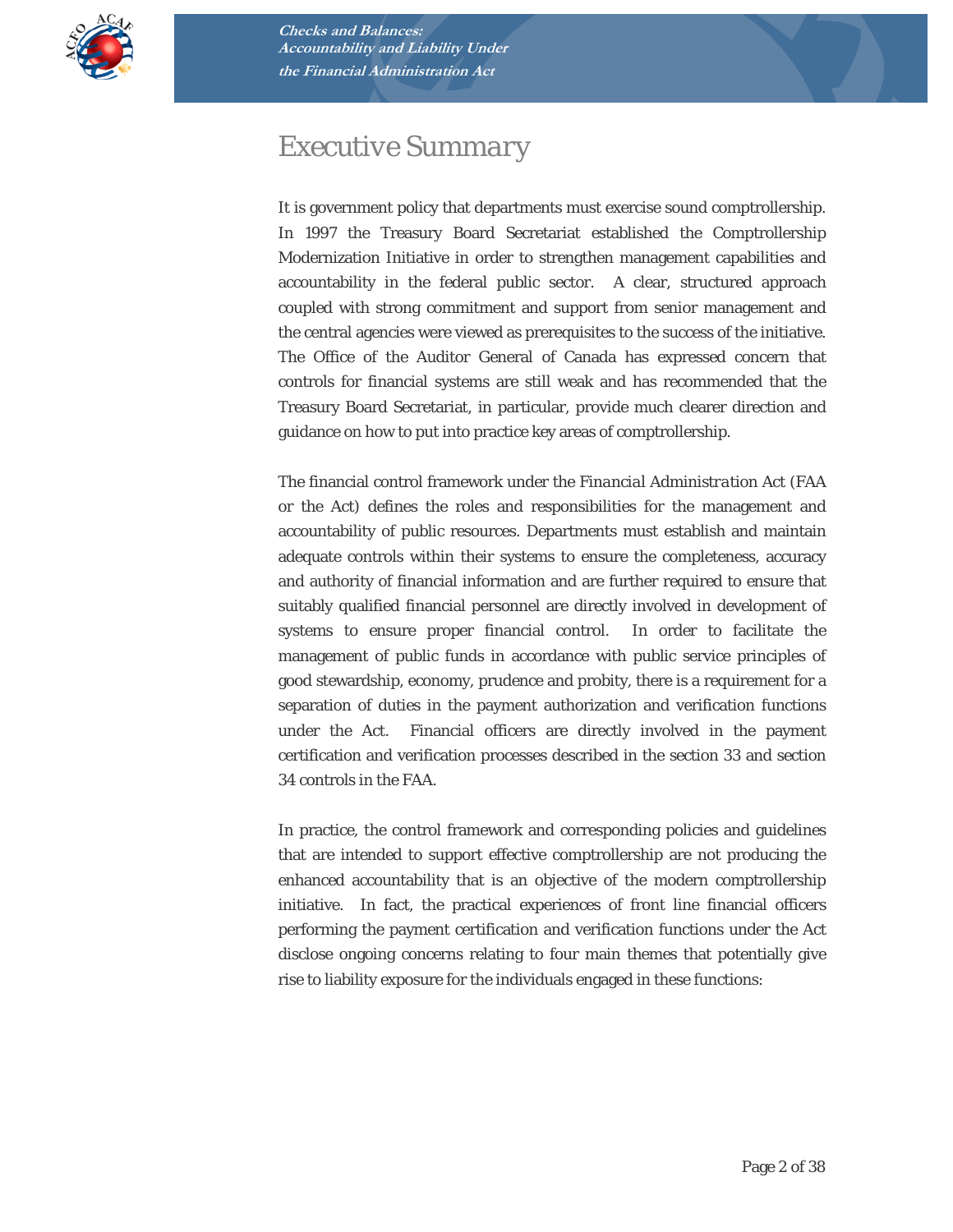

- 1. Within the hierarchical structure, financial officers are pressured to certify payments based on processes that fail to comply with the requirements of the control framework. Although this is not experienced in the majority of transactions, these are not isolated incidents. Financial officers have been pressured to authorize payments where they have expressed concerns that controls were inadequate. Pressures have taken the form of real or perceived threats to job security, promotions and reprisals such as marginalization in the workplace;
- 2. The automated payment system does not lend itself to conformity with section 33, FAA accountabilities where the verification process is delegated as a function of the high volume of payments generated within the automated system. Most departments have assigned one individual to authorize all payments; and, practically, it is impossible for that person to ensure that the control framework is working as it should across the country. Yet, legally, this one individual is accountable;
- 3. There is a circularity embedded in the section 33, *FAA* (payment) and section 34, *FAA* (verification) processes that obscures the distinction between the separate accountability ascribed to the two functions. Section 34, *FAA* officials are responsible for transactions they authorize; however, Section 33, *FAA* financial officers are obligated to ensure that section 34 officials are fulfilling their responsibilities. Therefore, financial officers certifying under section 33, FAA reexamine transactions for errors. This in effect obscures the accountability; and,
- 4. There is a need to re-evaluate accountabilities under the control framework insofar as payment authorization functions are performed by individuals who may not meet the requirements to otherwise exercise financial officer (FI) responsibility. These individuals may not meet the business, education or financial expertise requirements of the FI classification within the public service.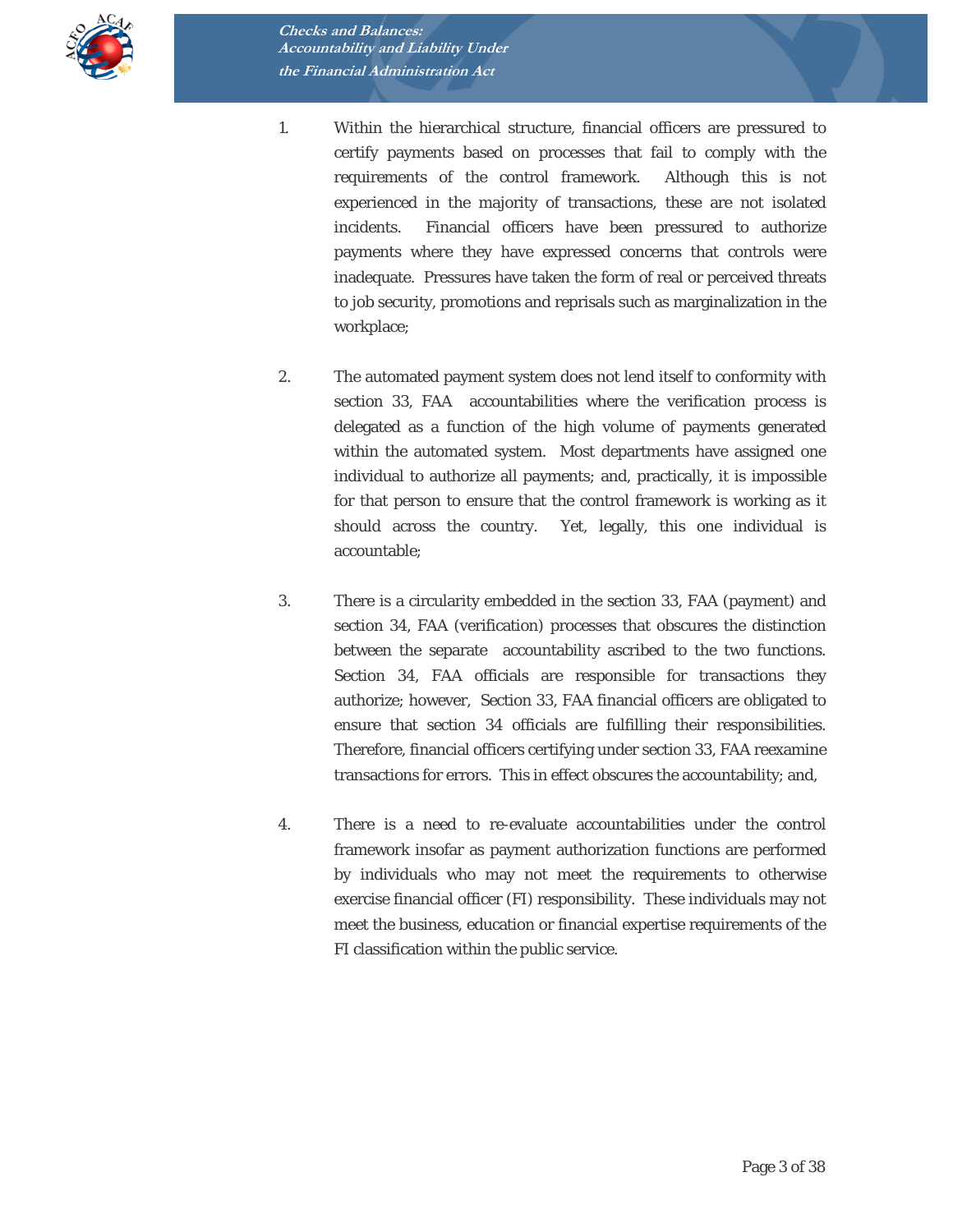

In addition to the above, control of commitments for payment (section 32, *FAA*) is inextricably connected to the obligations for payment authorization (section 33, *FAA*). Section 32 of the *Act* prohibits any commitment for payment in excess of the unencumbered balance in an appropriation. In some departments, there are loose protocols which renders section 33, *FAA* control virtually moot. For example, the use of credit cards creates a legal obligation to pay and bypasses section 32; however, the accountability under the section 33, *FAA* payment requisition procedures has been triggered.

Delegation of section 33 and 34 of the *Act* to persons outside the public sector in alternative service delivery arrangements is another area for concern. In those cases accountabilities are not, as a practical matter, strictly within the purview of the public sector control framework. Nonetheless, with particular reference to section 33 of the *Act*, the Senior Financial Officer remains entirely responsible for the effectiveness and efficiency of the person exercising the delegated authority. There is a loss of direct oversight for authorities delegated outside the public sector, yet the accountability for the exercise of that authority rests within it.

Since the implementation of the Modern Comptrollership Initiative, there has been significant dialogue, review and assessment of the elements of the framework concerning accountability and relationships. Conversely, there has been little focus on individual liability arising within the control framework, a matter of particular concern for those financial officers who find themselves in a position where they are being asked to compromise the discharge of their obligations under the *FAA.* Individual liability derives from multiple statutory sources, including the *FAA* itself and the *Criminal Code*, as well as the common law and the requirements of professional governing bodies. Sanctions for misconduct are prescribed in those sources of liability and include disciplinary measures within the ambit of the employment relationship.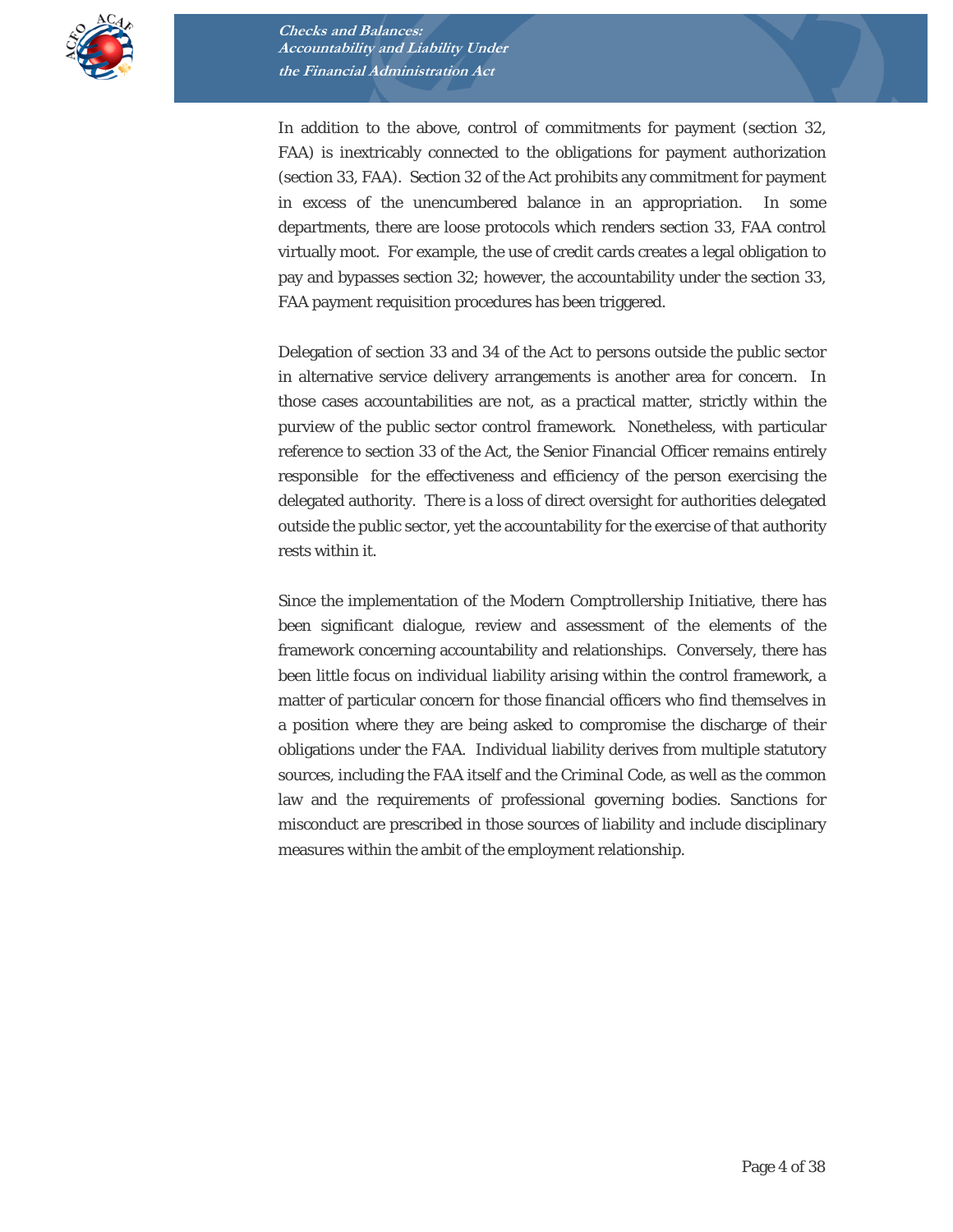

The current environment of enhanced scrutiny of the conduct of public officers in the administration of public funds suggests little tolerance for failure to strictly adhere to financial protocols. The concern for financial officers in the present environment is that any departure from their strict adherence to protocols under the control framework will be the subject of disciplinary sanctions regardless of the circumstances. There is presently inadequate protection and support for financial officers who seek to disclose improprieties in the discharge of their obligations under the *FAA*. Although the federal government has committed to introducing legislation to afford such protection, it is critical that the legislated regime provides genuine and effective protection for employees.

The experience of front line financial officers demonstrates that the control framework under the *Financial Administration Act* is not being adhered to consistently and in some circumstances the legislated requirements are being bypassed*.* There is a lack of appreciation for the importance of the statutory obligations associated with the payment authorization functions under the *Act*. Arguably, the importance of the *Financial Administration Act* has been undermined, which raises serious potential consequences for financial officers.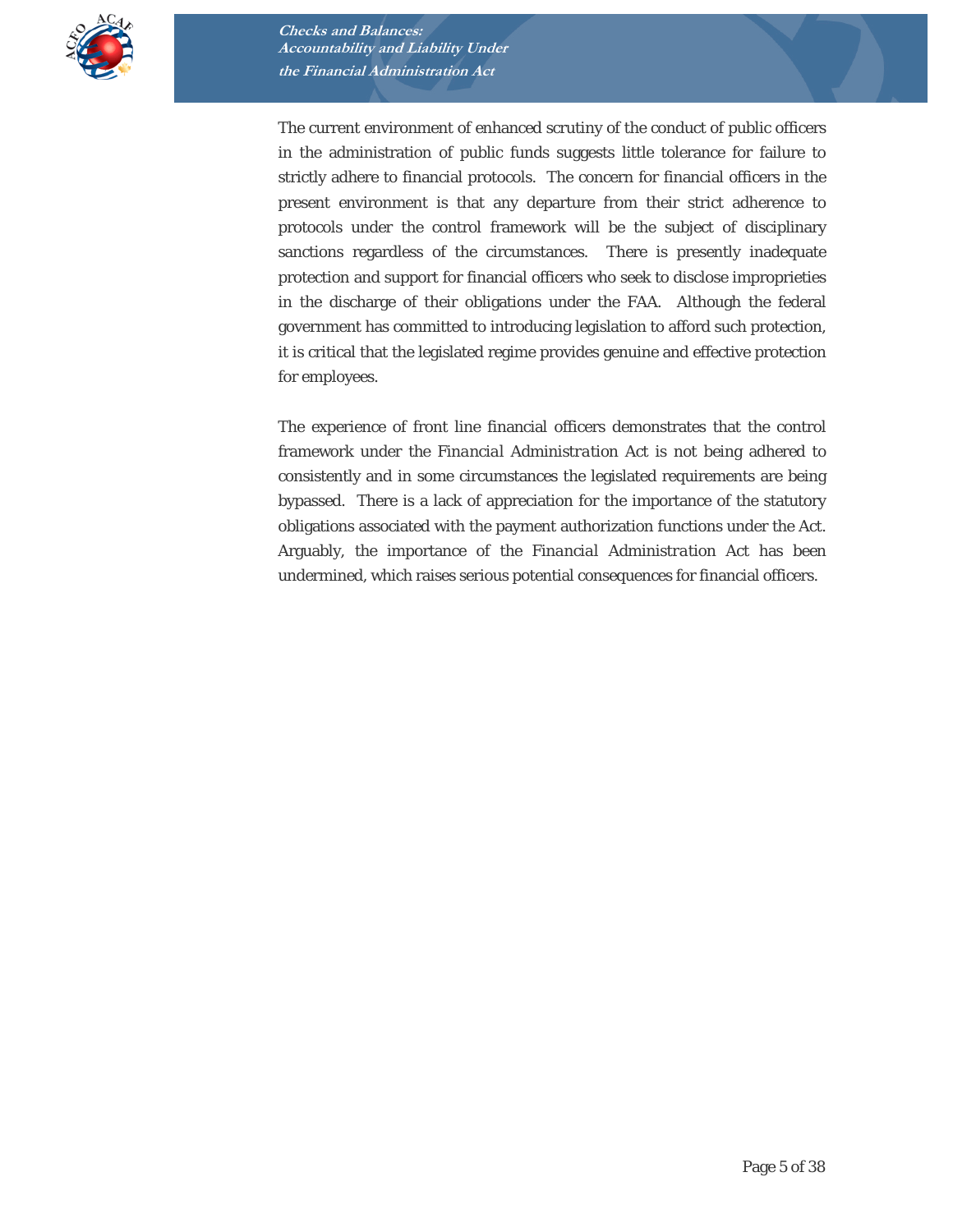

# *ACFO Recommendations*

- 1. **A thorough review of the** *Financial Administration Act***, to bring clarity to:** 
	- a. the issue of circularity of accountability within sections 33 and 34, *FAA*;
	- b. the liability risk to financial officers who sign off on automated payments in the financial control framework;
	- c. effective and practical commitment controls; and,
	- d. the specific qualifications required of financial positions in the organization that are exercising section 33, *FAA* authority.
- 2. **Any individuals in departments who play a role in the financial control** framework must receive relevant training on the accountability and liability regime associated with the *Financial Administration Act* prior to being allowed to exercise any authorities under the *Act*. This requires an organizational and financial commitment to training, guidance and support from Treasury Board, the Comptroller General, other central agencies and senior management. This will contribute to the integrity of the comptrollership function within the federal public sector and will achieve the strengthened accountability that is advocated by the Auditor General.
- 3. **Take steps to ensure that financial officers are able to fulfill their duties in a professional manner without the fear of implied threats of reprisals or marginalization of their role within a department or agency.** In order to achieve such an environment, ACFO recommends that:
	- a. all financial officer positions be classified by the Comptroller General's office. Currently, departments are responsible for classifying positions, and this can be used as a means to intimidate financial officers. Moreover, the classification standard is not applied consistently across departments; and,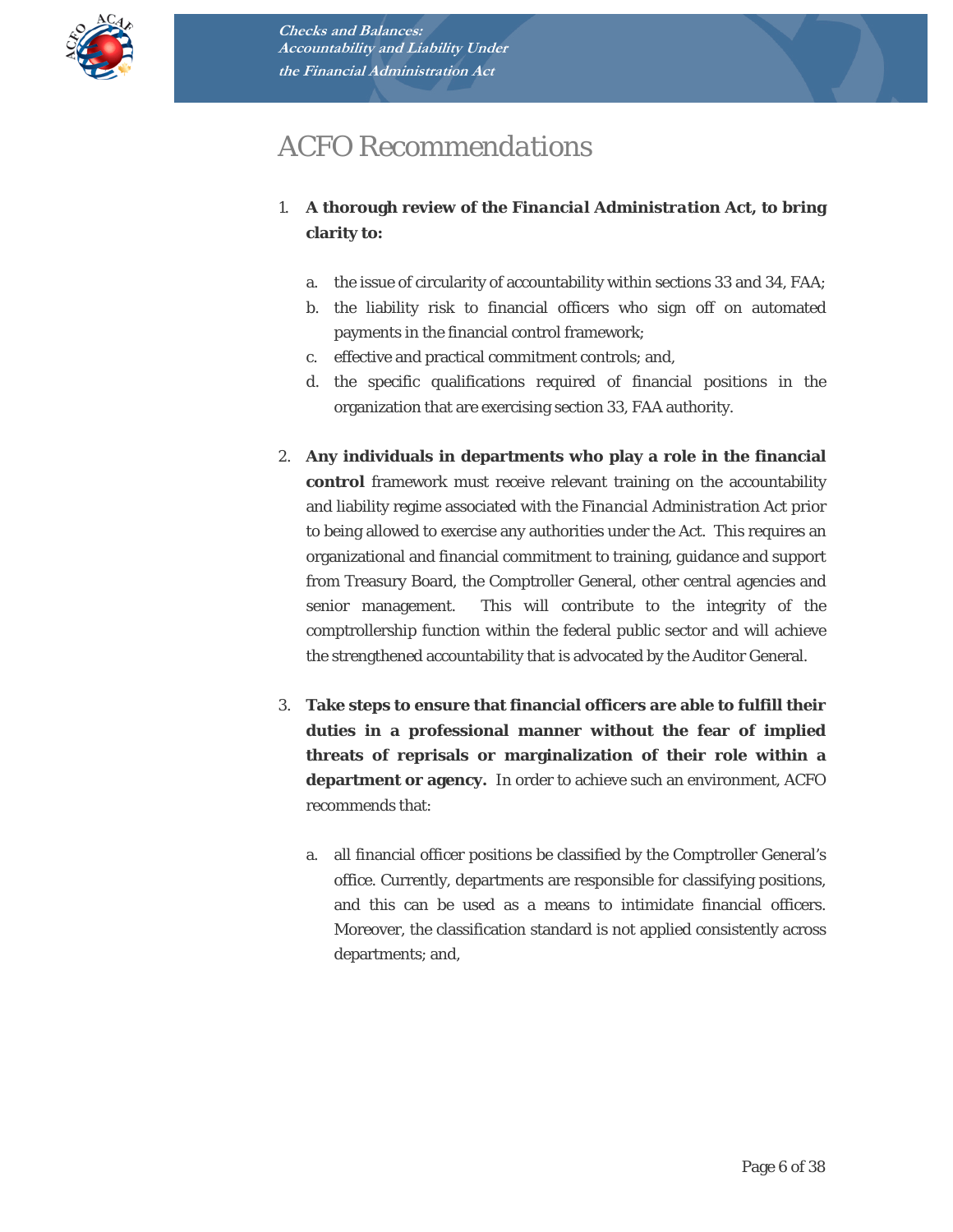

- b. any reorganization of financial positions or of the financial function within a department requires the approval of the Comptroller General. This recommendation will help ensure that departments, in their pursuit of program results, are not bypassing the requirements of the financial control framework.
- 4. **The integrity of the financial control framework must be championed by departmental Senior Financial Officers who themselves hold, at a minimum, the same professional qualifications required of financial officers on the front line.**

ACFO is committed to a strong financial control framework for the Government of Canada, and as such, would welcome the opportunity to work with Treasury Board and the Comptroller General to address all of the issues outlined in this document and the accompanying paper.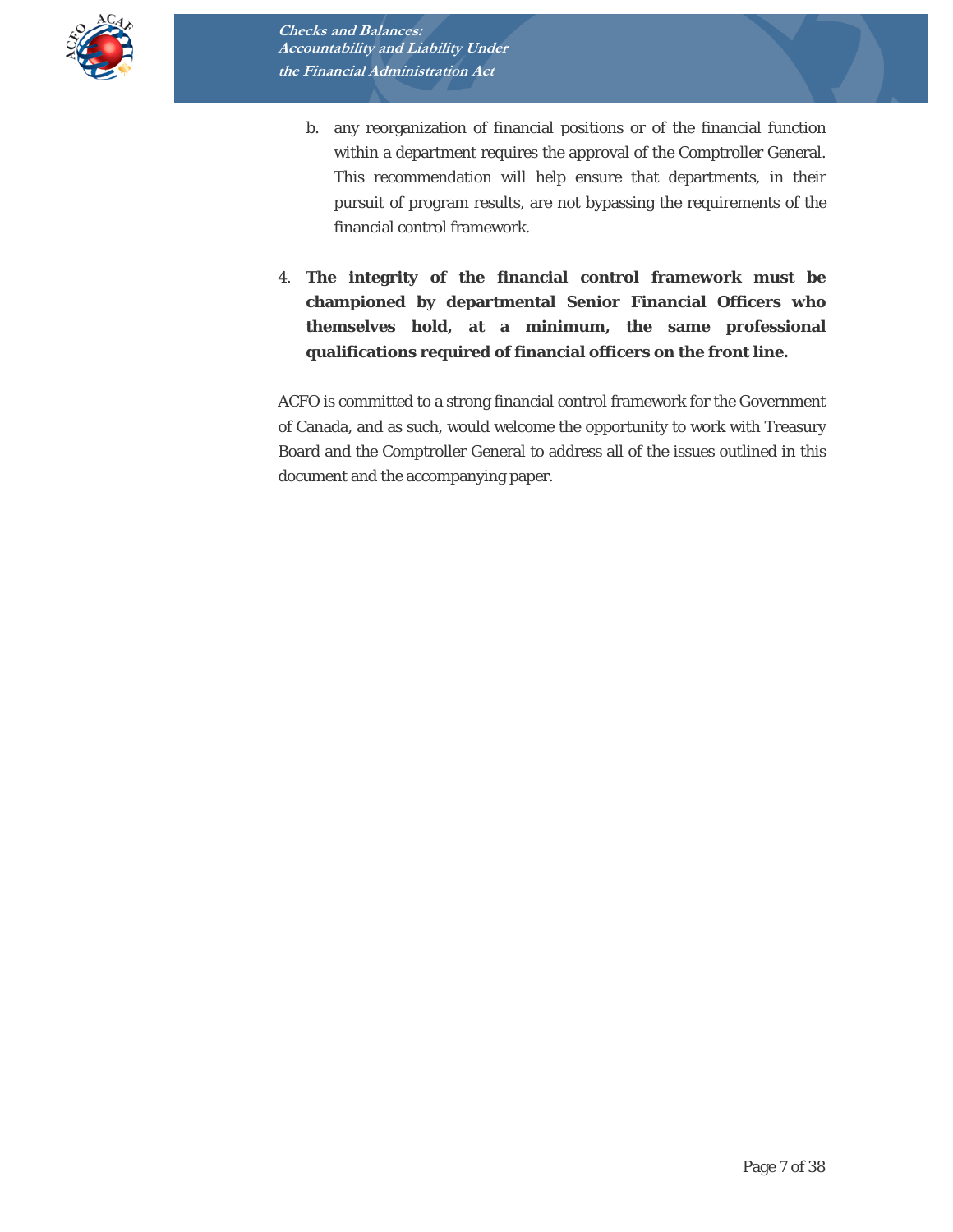

# *ACCOUNTABILITY AND LIABILITY UNDER THE FINANCIAL ADMINISTRATION ACT*

# **Introduction**

 $\overline{a}$ 

In 1997 the Treasury Board Secretariat established the Comptrollership Modernization Initiative in order to strengthen management capabilities and accountability in the federal public sector. A clear, structured approach coupled with strong commitment and support from senior management and the central agencies were viewed as prerequisites to the success of the initiative.

In its April 2002 Report the Office of the Auditor General of Canada expressed concern over the need to enhance the commitment and support from senior management in the public sector, the Treasury Board Secretariat and from Parliament itself in such key areas as:

- providing direction and guidance;
- ensuring that departments clearly understand comptrollership; and,
- monitoring progress in the implementation of the initiative.

In particular, the Treasury Board Secretariat, although committed to the initiative, needed to provide much clearer direction and guidance on how to put into practice key areas of comptrollership.<sup>1</sup> This need for greater clarity and direction advocated by the Auditor General continues to exist and is exemplified by the uncertainty that remains inherent in the complex and, at times, obscure accountabilities associated with the practical application of the control framework by financial officers in the public sector. The breakdown of the control framework identified in the November 2003 Auditor General's report on the sponsorship program underscores, yet again, the necessity for sufficient guidance and support as well as proactive intervention, where necessary, to ensure the effective implementation of the modern comptrollership initiative.<sup>2</sup>

<sup>1</sup> *Strategies to Implement Modern Comptrollership,* Chapter 7, April 2002 Report of the Office of the Auditor General of Canada

<sup>2</sup> *The Sponsorship Program,* Chapter 3, November 2003 Report of the Office of the Auditor General of Canada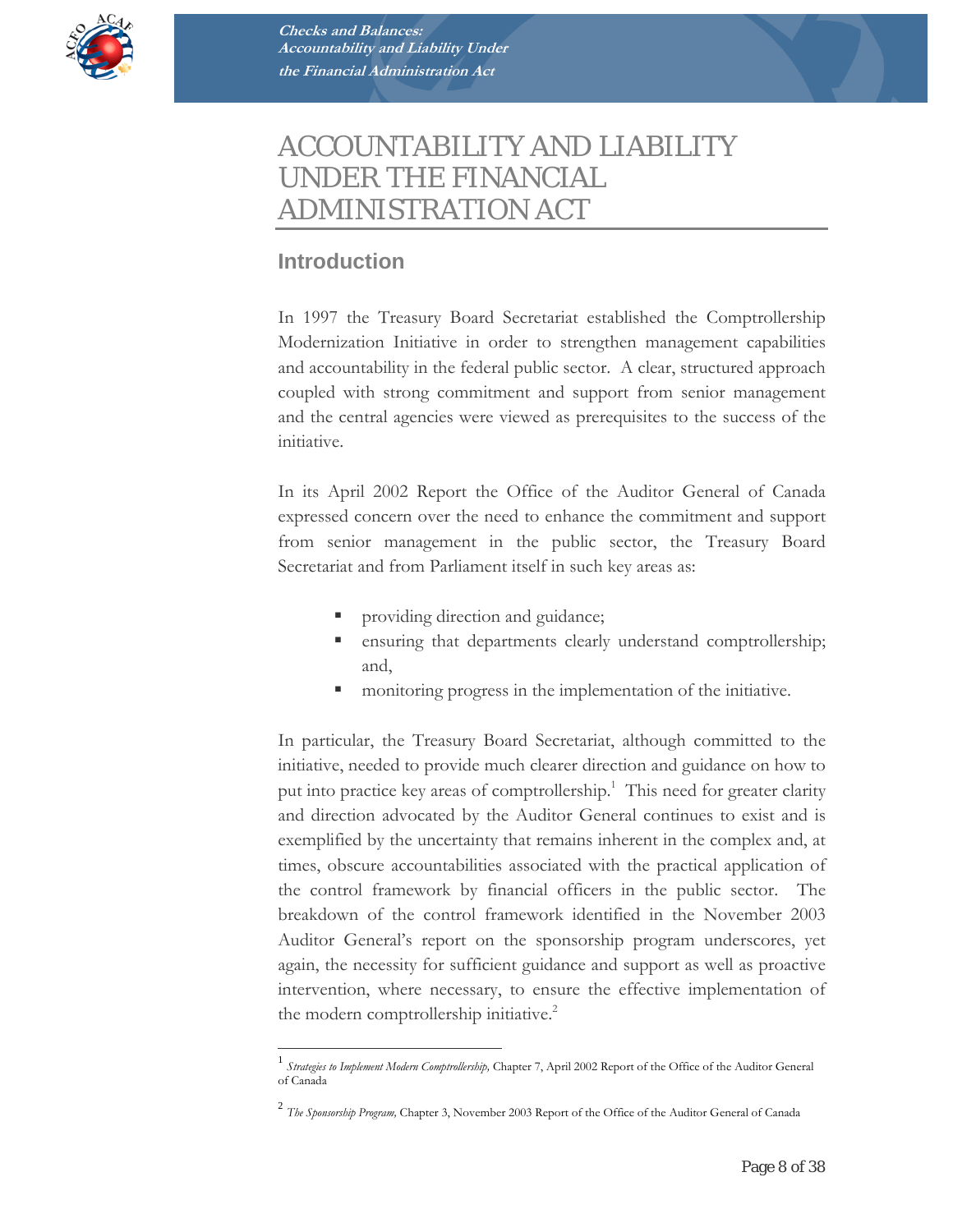

What follows is a summary of the framework under the *Financial Administration Act (FAA)* that sets out the authorities and obligations relating to the payment authorization and verification procedures under that legislation. Achieving greater accountability within that framework has largely been the focus of development and review of the modern comptrollership initiatives. However, the financial administration policies and guidelines that are intended to support the application of controls do not provide the clear direction and guidance that are needed to support the practical implementation of the control framework. In addition, a lack of commitment to training at both management levels and in the field has resulted in a climate where the requirement to adhere to control protocols is, at times, not appreciated or loosely regarded. The practical experiences of front line financial officers performing the certification and verification functions under the *Act* disclose ongoing concerns in this regard that potentially give rise to individual liability exposure*.* These experiences also demonstrate that there is presently inadequate protection and support for financial officers who seek to disclose improprieties in the discharge of their obligations under the *FAA*.

## **Financial Officers and the Control Framework**

It is government policy that departments must exercise sound comptrollership.<sup>3</sup> Comptrollership is defined as comprising the essential, integrated business processes that must be in place in an organization to:

manage financial risks;

 $\overline{a}$ 

- understand the financial implications of decisions before they are taken;
- report on financial results; and,
- protect against fraud, financial negligence, violation of financial rules or principles, and losses of assets or public money.<sup>4</sup>

The process requirements of the Treasury Board Secretariat's *Policy on Responsibilities and Organization for Comptrollership* prescribe that, within an organization, deputy heads must designate a Senior Financial Officer

<sup>3</sup> *Policy on Responsibilities and Organization for Comptrollership,* section 4, Policy Statement Treasury Board Secretariat

<sup>4</sup> *Policy on Responsibilities and Organization for Comptrollership,* section 2, Definition, Treasury Board Secretariat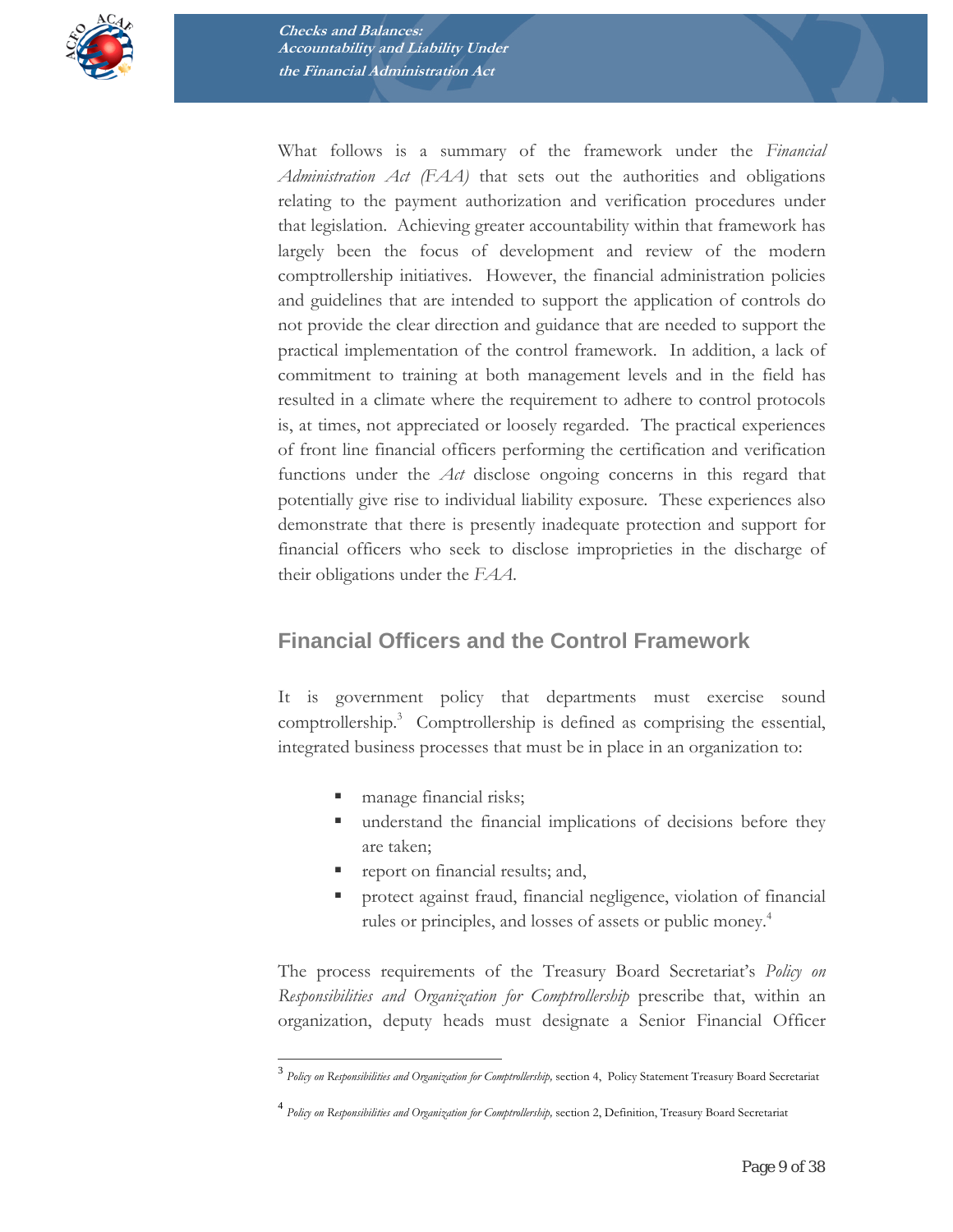

(SFO), who must have a direct reporting relationship to the deputy head. The SFO must devise and implement a financial management organization and processes in the department that are consistent with the policy objectives of ensuring the division of responsibilities and supporting effective comptrollership. Depending on the size of the organization, the Senior Financial Officer may delegate the authority for key financial responsibilities to a Senior Full-Time Financial Officer (SFFO).

Senior financial officers within departments are responsible for providing advice on financial implications of management proposals and actions as well as advising on the approval and adequacy of financial controls in programs. Senior Financial Officers exercise comprehensive responsibility for development of financial administrative systems and also function as financial specialists in the case of program-related systems ensuring financial control and acting in an advisory capacity.<sup>5</sup>

Departments must establish and maintain adequate controls within their systems to ensure the completeness, accuracy and authority of financial information and are further required to ensure that suitably qualified financial personnel are directly involved in development of systems to ensure proper financial control. Financial officers are directly involved in the payment certification and verification processes described in section 33 and section 34 of the *FAA.*

## **Sections 33 and 34 of the Financial Administration Act (FAA)***<sup>6</sup>*

The financial control framework under the *Act* defines the roles and responsibilities for the management and accountability of public resources. In order to facilitate the management of public funds in accordance with public service principles of good stewardship, economy, prudence and probity, there is a requirement for a separation of duties in the payment authorization and verification functions.

 $\overline{a}$ 

<sup>5</sup> Policy on *Financial Systems and Controls,* Part 4, Treasury Board Secretariat <sup>6</sup> The full text of sections 33, 34 and 32 of the *Financial Administration Act,* R.S., c. F-10 is reproduced in Appendix A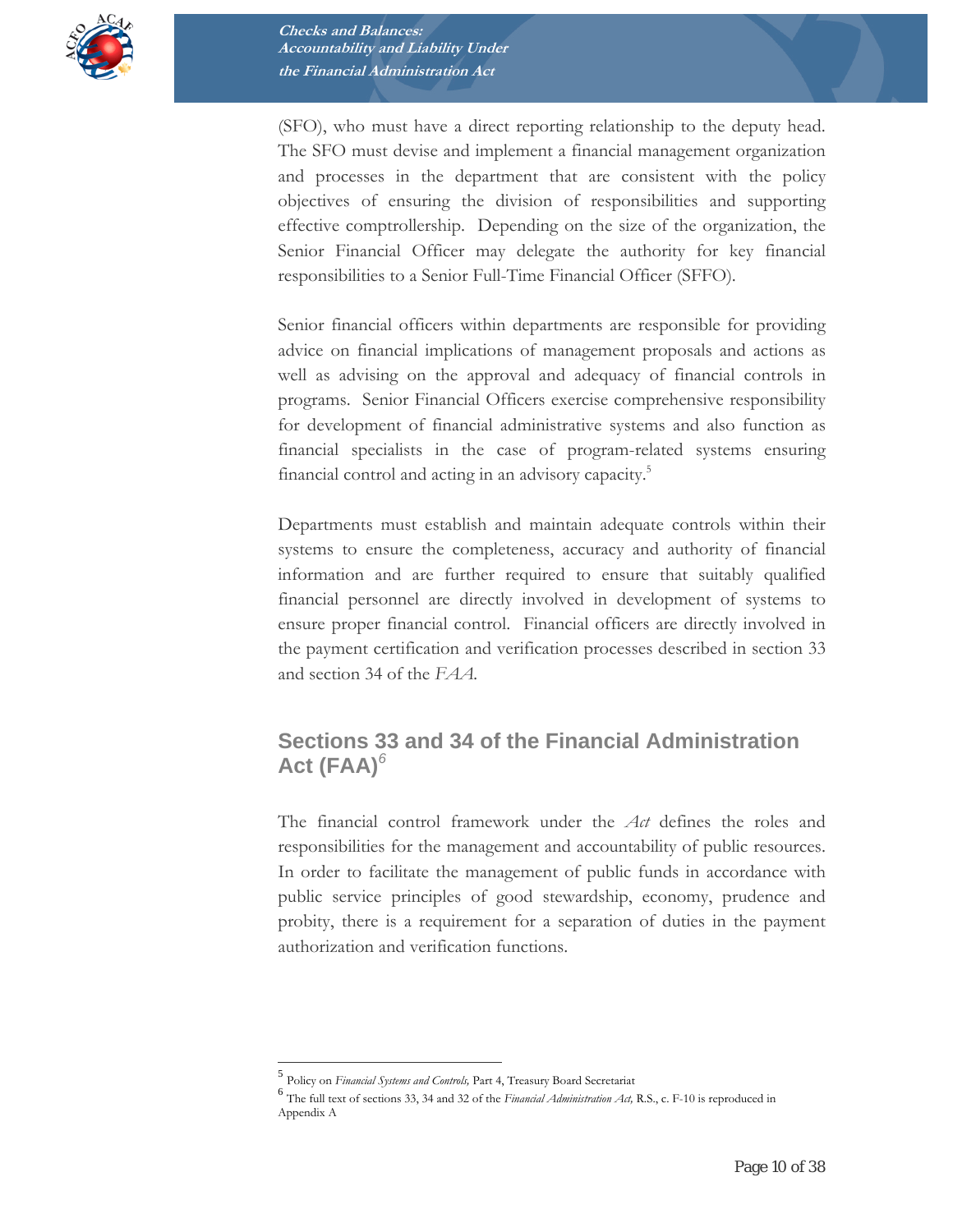

#### **Certification of Payment Requisition (Section 33)**

Sub-section 33(1) of the *Act* mandates that the Minister of the department in respect of which an appropriation is made cannot make a charge against the appropriation except on requisition. The sub-section further provides for the delegation of that authority and is referable to financial officers who are routinely involved in this activity.

Sub-section 33(2) of the *Act* provides that the certification of every requisition for payment out of the Consolidated Revenue Fund must comply with the regulations prescribed by Treasury Board. The regulations governing requisitions, in turn, provide that the certification of a requisition  $must^7$ :

- be in such a form that it cannot be replicated by someone other than the person authorized to certify and that the individual certifying is clearly identified;
- be based on information personally generated at the time of certification by the authorized individual and does not originate from a stored location as part of an automated process; and,
- be in a form that can be authenticated before payment is made and can be audited afterwards.

Sub-section 33(3) of the *Act* prohibits any requisition being made for a payment that:

- would not be a lawful charge against an appropriation;
- would result in an expenditure in excess of the appropriation; or,
- would reduce the available balance in the appropriation to an amount insufficient to meet commitments charged against it.

The obligations associated with signing off on payment requisitions pursuant to section 33 of the Act are inextricably connected to the control of commitments for payment in respect of appropriations under section 32. In this respect, there is a direct relationship between section 33 and section 32 of the FAA. In essence section 32 prohibits any commitment for payment in excess of the unencumbered balance available for the appropriation and also requires the

 $\overline{a}$ <sup>7</sup> *Payments and Settlements Requisitioning Regulations, 1997,* section 4 (F-11 – SOR/98-130)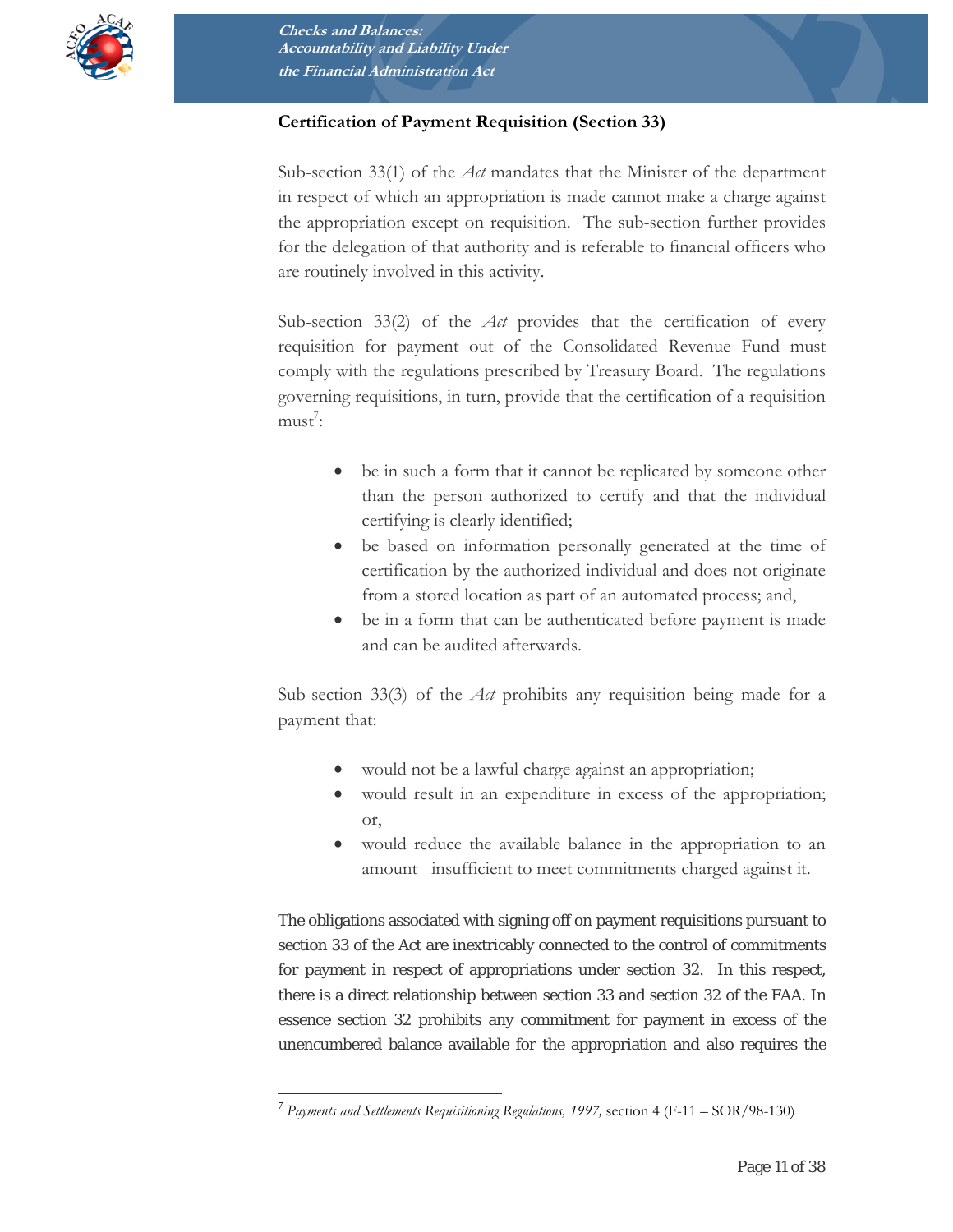

implementation of procedures and maintenance of records respecting the control of financial commitments chargeable to appropriations.

However, in practice there is frequently loose and, in some cases, no adherence to the commitment protocols under section 32. As one example, the widespread use of credit cards in the federal public sector to facilitate payment to suppliers of goods and services effectively bypasses section 32 protocols and renders section 33 control virtually moot. In this respect, consider that the simple tender of a credit card creates the legal obligation for payment absent any conformance with section 32. Compliance with both section 33 and section 32 in these types of transactions is illusory, yet the accountability under the section 33 payment requisition procedures has been triggered in the process of the transaction.

#### **Verification Process (Section 34)**

All payments and settlements must be verified and certified in accordance with Section 34 of the *FAA*. Certification must comply with Treasury Board's Account Verification policy for control of financial transactions8. According to this policy:

- primary responsibility for verifying individual accounts rests with officers who have the authority to confirm and certify entitlement pursuant to *FAA* section 34;
- persons with section 34 authority are responsible for the correctness of the payment requested and the account verification procedures performed in relation to the payment request;
- however, responsibility for the *system* of account verification and related financial controls rests ultimately with those officers who are delegated payment authority pursuant to section 33; and,
- these section 33 officers must provide assurance of the adequacy of the section 34 account verification and be in a position to state that the verification *process* is in place and is being properly and conscientiously followed; although,
- primary responsibility for verifying individual accounts rests with officers who have the authority to confirm and certify entitlement to payment pursuant to section 34 of the *Act.*

 $\overline{a}$ 

<sup>8</sup> *Policy on Account Verification,* section 4, Treasury Board Secretariat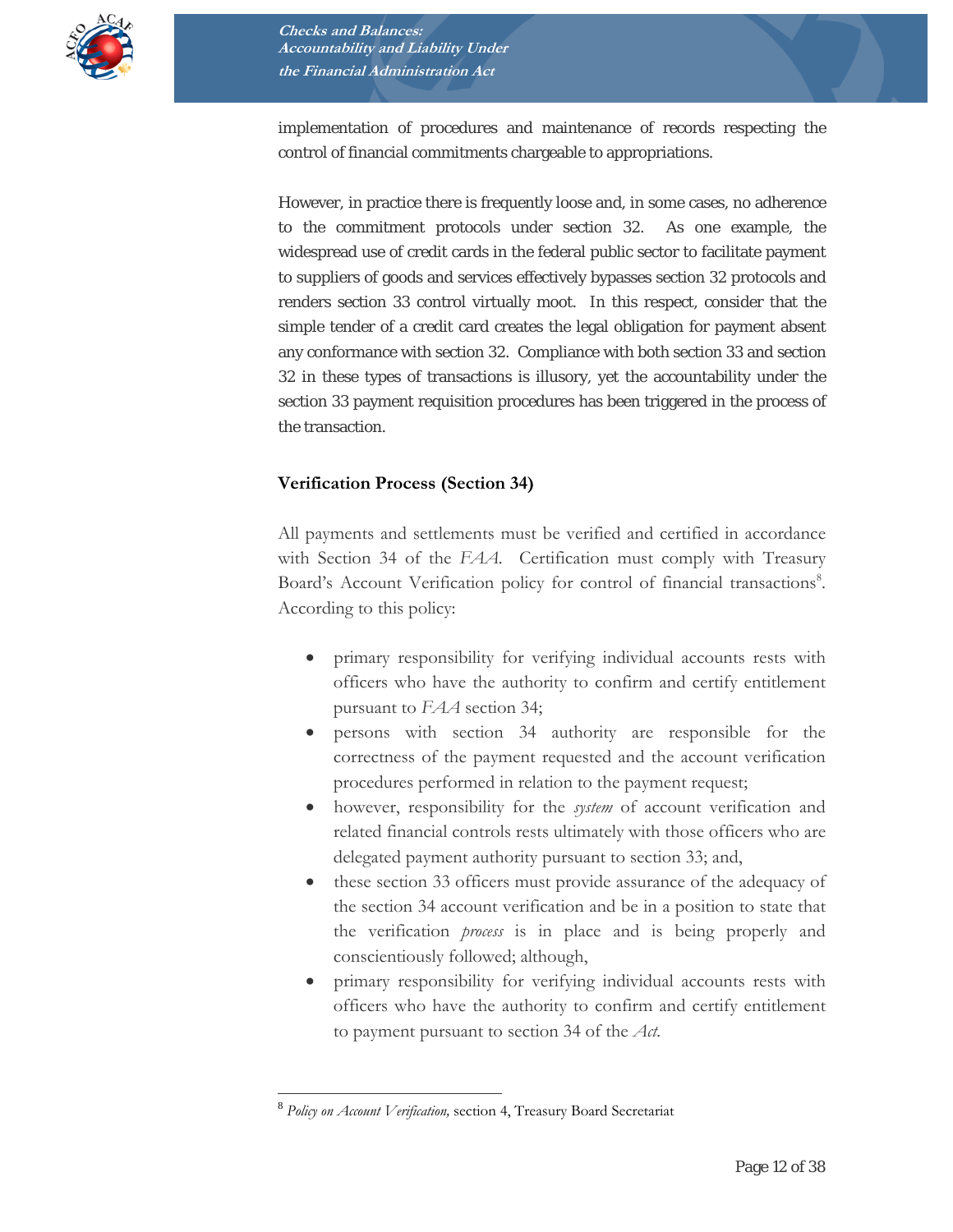

The Treasury Board *Account Verification Policy* also outlines safeguards within the payment verification process including that:

- section 34 spending authority cannot be exercised in relation to a payment from which that person can benefit directly or indirectly;
- no person can exercise signing authority pursuant to both section 33 and section 34 in respect of a particular payment; and,
- the policy reiterates the requirement that the account verification process must provide for auditable evidence of verification including identifying the various individuals who performed the verification.

The policy also goes on to require the existence of departmental verification policies and procedures based on the extent of risk associated with the various transactions. There is a corresponding requirement for a quality assurance process to test the adequacy of the section 34 account verification based on statistical sampling for low and medium risks and a review of all relevant aspects of high risk transactions.

The guidelines to the verification policy indicate that the department's Senior Financial Officer (SFO) should approve the sampling plan and, when sound statistical sampling is implemented in compliance with an approved sampling plan, officers exercising payment authority under section 33 will not be held accountable for account verification errors before payment requisitioning in those transactions not included in the sample about which they have no personal knowledge.<sup>9</sup> However, if the payment officer is not confident about the adequacy of verification, transactions may be classified at a higher level of risk for a period of time, implying a proactive role in assessing the adequacy of verification, at least insofar as identifying the risk level of transactions is concerned.

Ultimately, there is a circularity embedded in the responsibility between section 33 and section 34 certifications which obscures the obligations and accountabilities associated with the payment authorization process circumscribed by the statutory framework. In this respect there is a need for the greater clarity and enhanced direction from Treasury Board that is advocated by the Office of the Auditor General.

 $\overline{a}$ 

<sup>9</sup> *Account Verification Policy,* Appendix A – Guidelines, Treasury Board Secretariatty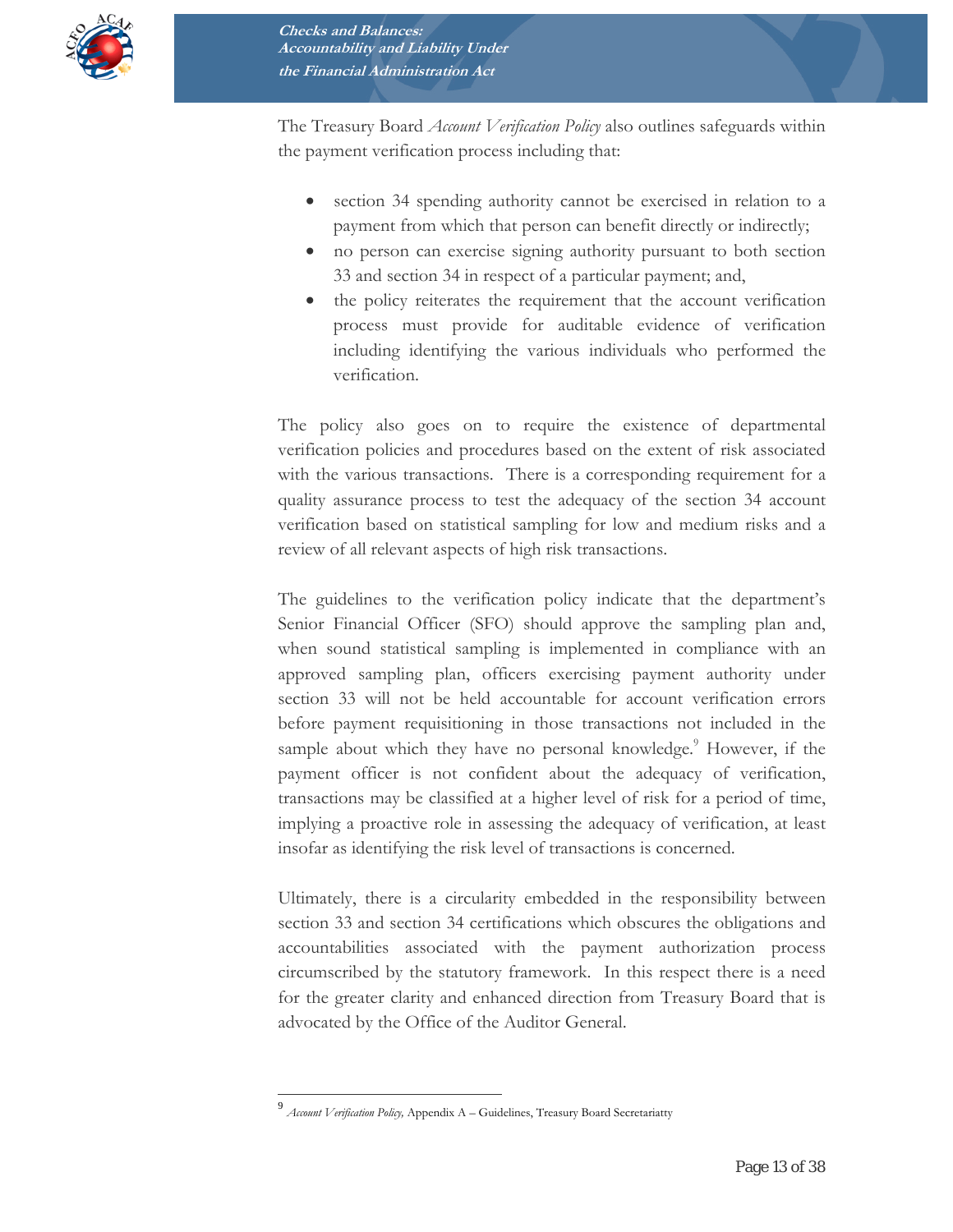

#### **Delegation of Authority to Persons Outside the Public Sector**

Departments are being encouraged to explore alternate program and service delivery arrangements within the private sector and other levels of government. In the context of alternate delivery arrangements, section 33 and section 34 authorities may be delegated to persons outside of the public service. In those cases accountabilities are not, as a practical matter, strictly within the purview of the public sector control framework. Apart from articulating the departmental responsibilities and the need for control systems and procedures, the Treasury Board policies do not provide sufficient guidance in respect of accountabilities for the payment authorization processes under sections 33 and 34 of the Act.

Pursuant to the legislation, and in accordance with the Treasury Board Policy on *Delegation of Financial Authorities,* where section 33 and section 34 authority are delegated to persons outside the public service, policies and procedures must be established to ensure an adequate level of control over delegated authorities. With particular reference to the payment authority under section 33 of the *Act*, the Treasury Board policy specifically states that the Senior Financial Officer of the federal department having responsibility for the overall quality of financial management nevertheless remains entirely responsible for the effectiveness and efficiency of the person exercising the delegated authority in accordance with departmental standards and control objectives. Although Treasury Board recommends that the SFO establish procedures and perhaps an audit program to ensure compliance, there is no direction as to how the mechanisms embedded in the public sector control framework are to be practically implemented where, for example, there is a contract for program delivery by a private sector organization. Moreover, there is no explicit reference to compliance with section 32 protocols regarding control of commitments. Clearly there is a loss of direct oversight for authorities delegated outside of the public sector, yet the accountability for the exercise of that authority rests within it.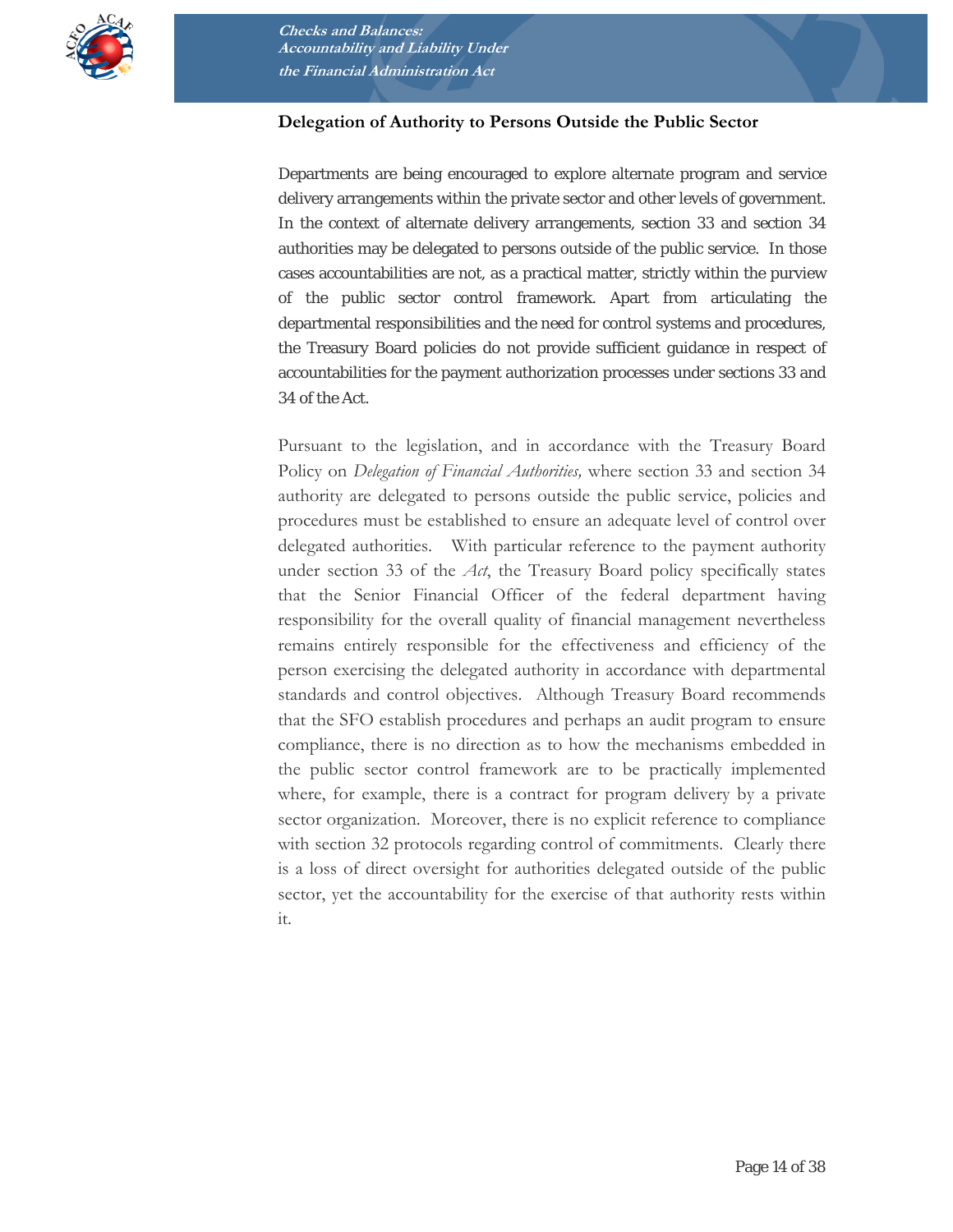

# **Practical Application of the Control Framework**

The statutory framework of responsibility sets out a scheme whereby departmental SFO's oversee the quality of financial management at large but assurance of process and verification of the quality of control lies with the financial officers in the front lines. For those individuals, the practical application of this framework gives rise to concerns that transcend systemic accountability issues and relate directly to their personal liability associated with the discharge of their responsibilities under the payment authorization provisions of the *Act.* In this respect, four main themes emerge from the concerns expressed by financial officers in various departments across the federal public sector arising from their practical experiences:

#### **1. Within the hierarchical structure, financial officers are pressured to certify payments based on processes that fail to comply with the requirements of the control framework.**

Many financial officers have experienced situations where they have not felt comfortable signing off on section 33 payment authorization but felt pressured into so doing. Although these experiences do not represent the majority of transactions approved within the payment framework, neither are they isolated incidents and their prevalence gives rise to a genuine concern that the system is not functioning at all times in a manner that is consistent with the public service principles of prudence and probity.

By way of example, section 33 officers have expressed concern that the section 34 financial controls in a department were inadequate. The section 33 officer has nonetheless been pressured by management to sign off on the section 33 payment authorization. The pressure tactics range from accusations that the failure of the financial officer to authorize payment will precipitate the loss of multi-million dollar projects, to direct confrontations by managers alleging that the financial officer is deliberately creating problems and obstructing the advancement of specific initiatives.

In light of their specific obligations under the *Act* to ensure the adequacy of the section 34 controls systems*,* this example begs the question as to why a financial officer would nonetheless capitulate and sign off on the payment authorization in the face of inadequate controls? Based on information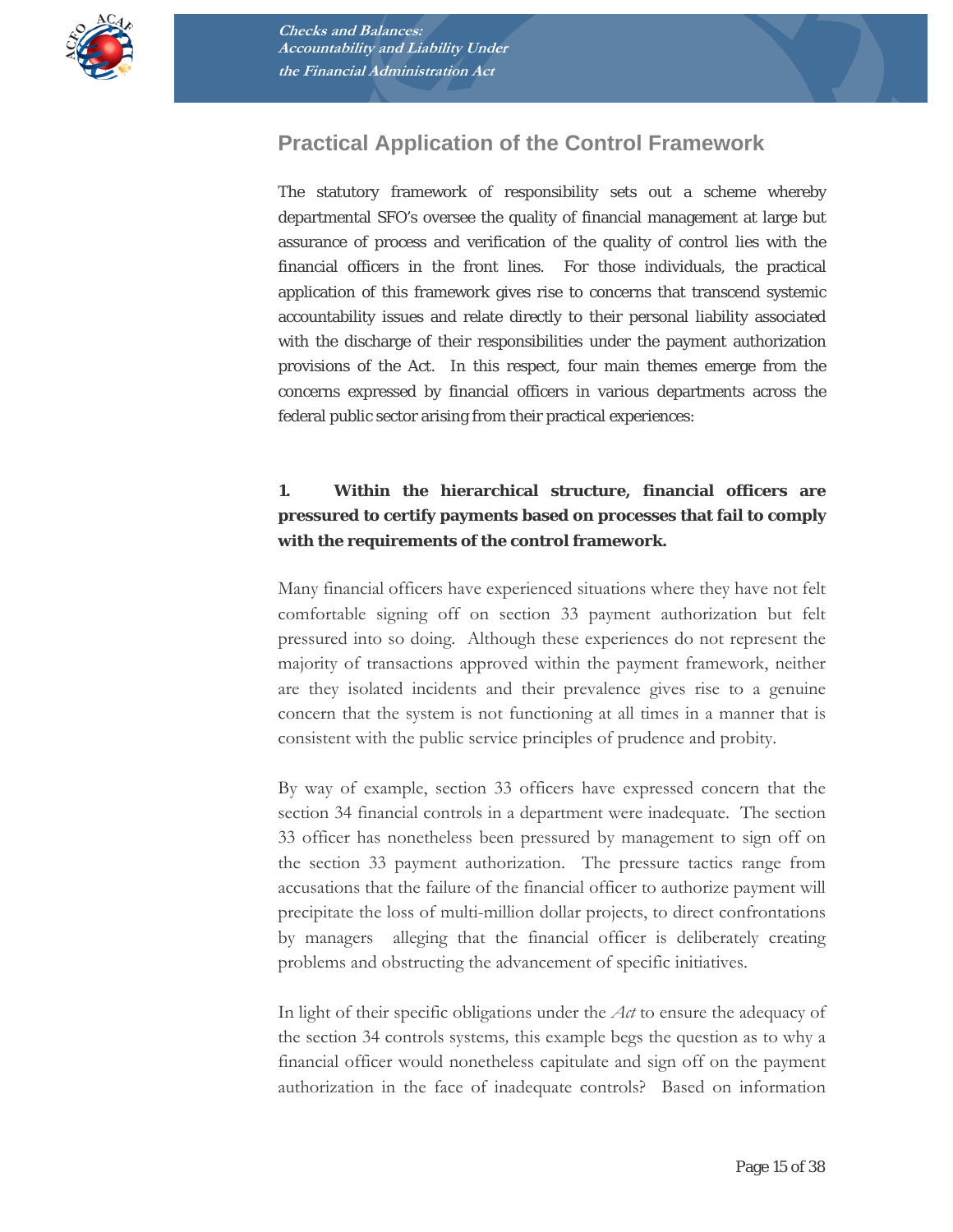

from a large segment of financial officers involved in these situations, the precipitating factor in each instance was the real or perceived threat to job security, or some other form of more insidious reprisal including marginalization in the workplace or some other threat of compromise to their future advancement or promotion. Where payment officers have succumbed to these tactics, they also expressed fear of being labeled as obstructionist for endeavoring to implement proper controls and procedures for managers to follow. It is not surprising that financial officers collectively express concern over their ability to actively promote adherence to control mechanisms with their managers, part of the very purpose underlying the payment certification process.

This collective experience illustrates the conflict arising from the competing interests between the financial officers' focus on compliance with their statutory obligations under the control framework and the functional approach currently embedded in management culture, being to facilitate the implementation and execution of programs in respect of which the payment authorization is sought; that is, management's focus on outcomes. To the extent that the discharge of statutory obligations is met with *any* resistance at the management level also illustrates the need for education, training and culture change to facilitate the necessary "buy-in" to ensure that effective control within the framework is not compromised.

#### **2. There is a need to re-evaluate accountabilities under the control framework in light of the automated payment system and "quasi-33".**

The automated payment system does not lend itself to conformance with section 33 accountabilities within the control framework. Notably the control framework was drafted in an environment where cheques were physically signed and not automatically generated. Given the large volume of cheques that are generated within the automated system it is not practically possible for the section 33 officer to review hard copies of all invoices in the verification process.

In practice, invoices are typically reviewed by an individual whose position is classified as CR 4, AS 1 or AS 2 in addition to any financial officers who are performing this function. These individuals do not have section 33 authority but have, what is known within certain departments as, "quasi-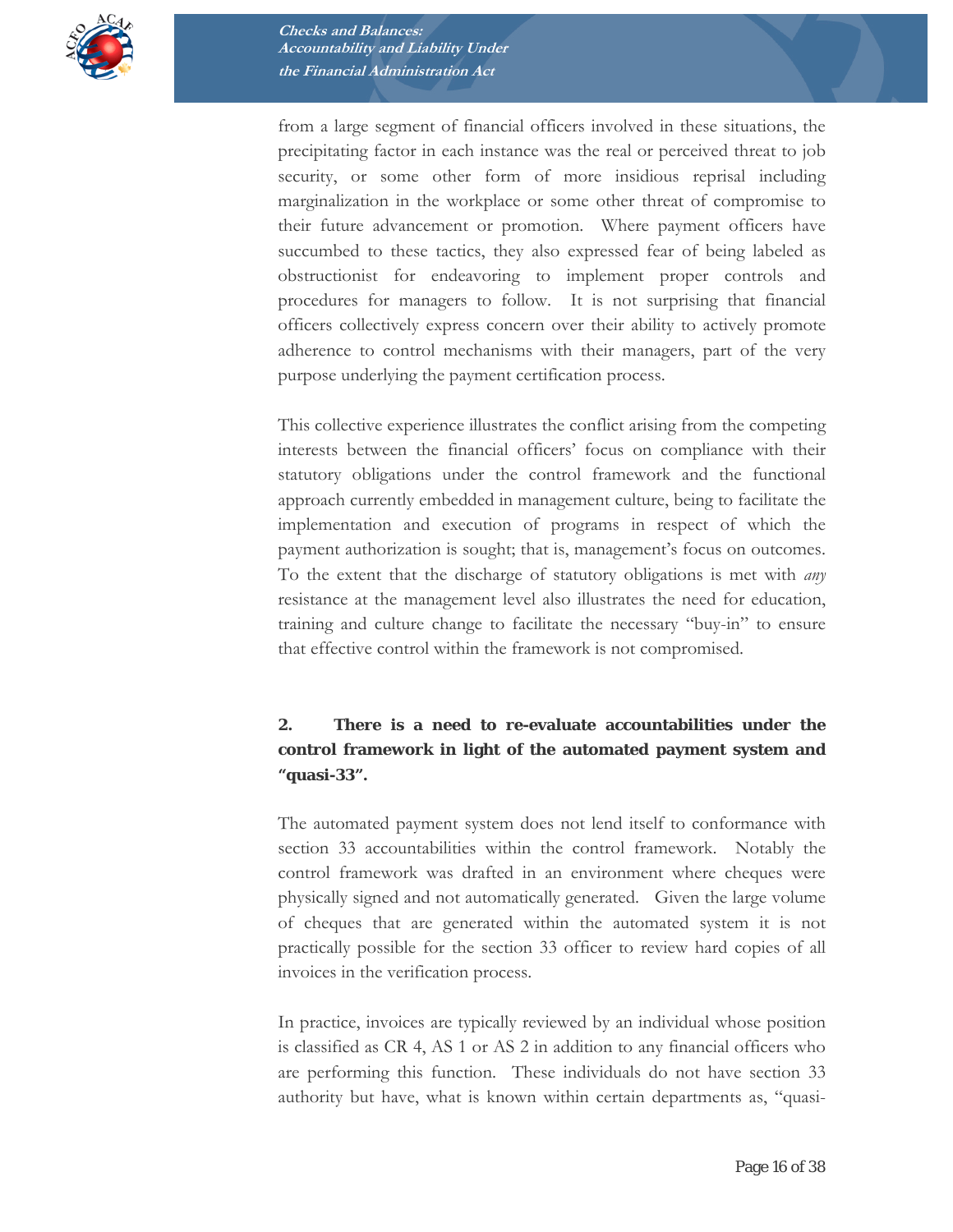

33." There is no statutory foundation for this "authority." The quasi-33 individual will review the hard copies of the documents and approve them internally for the department. The clerk or administrator entering the invoice into the system will ensure that section 34 verification has been signed, that the invoice does not exceed any of the monetary limits and that goods and services were received. The department has typically assigned section 33 authority to one financial officer who will provide approval for the entire department. The duly authorized section 33 officer typically does not see the hard copy of the documents, because it is not practically feasible. Nonetheless, the section 33 officer is accountable for the discharge of the payment verification obligations under the *Act*. As a practical matter the verification task has been effectively delegated as a function of the high volume of payments generated within the automated system.

#### **3. The relationship between section 33 (payment certification) and section 34 (individual account verification) obscures the accountability between the individuals engaged in the payment and verification process.**

Section 34 officials are ultimately responsible for each individual payment they authorize, whereas the section 33 officers are responsible for ensuring that the section 34 accountability system is in place and working adequately. Section 33 officers are also obligated to ensure that section 34 officers are fulfilling their responsibilities under the *Act* to ensure that account verification is diligently performed. To the extent that section 33 officers are re-examining payments for errors prior to the issuance of cheques there is, in practice, significant reliance on the functions performed by section 33 officers. This has the effect of obscuring the distinction in the separate accountability ascribed to the two functions.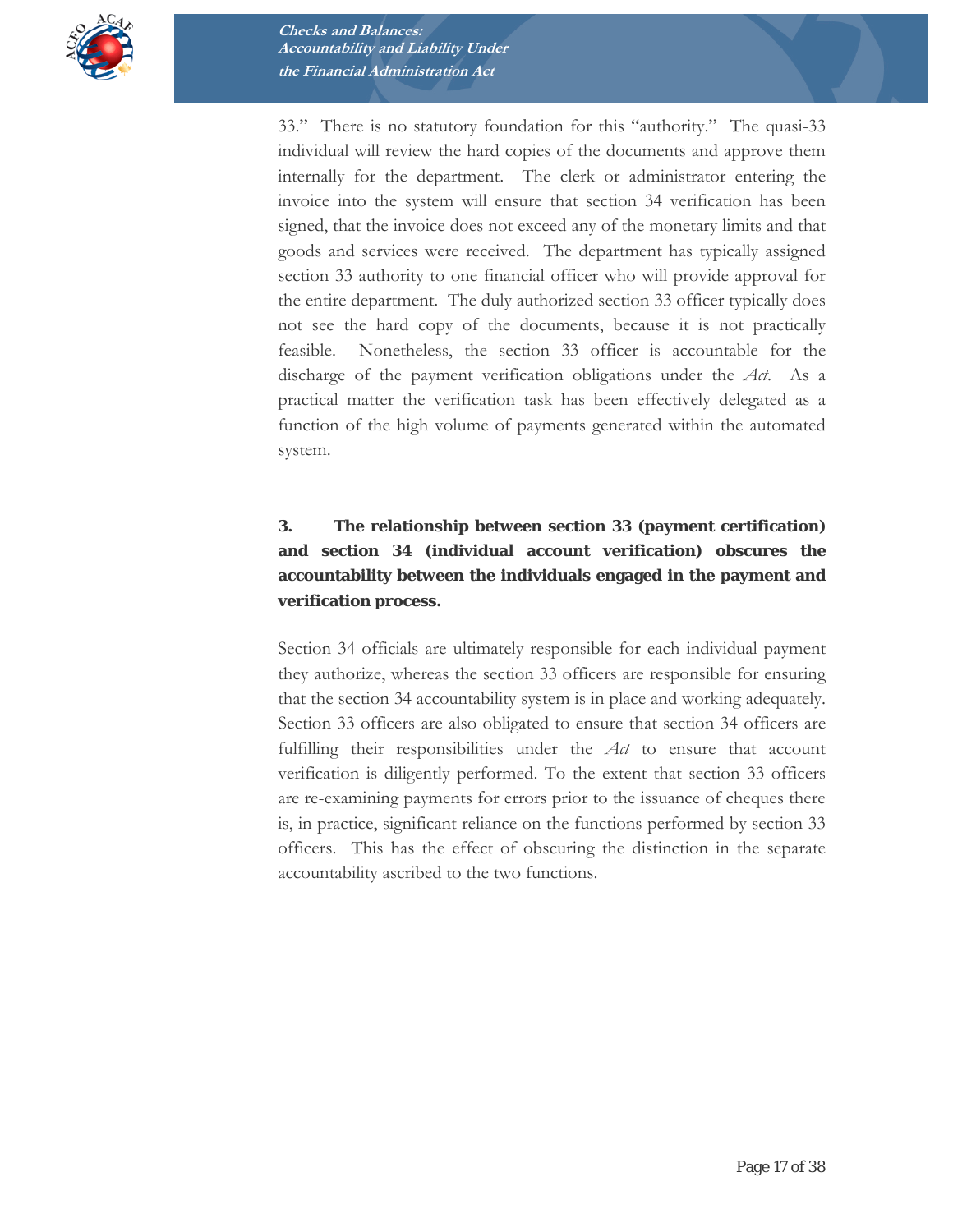

**4. There is a need to re-evaluate accountabilities under the control framework because payment verification functions are effectively performed by individuals who may not meet the requirements to otherwise exercise FI responsibility.** 

As described in the second theme, there is a trend to delegating the performance of section 33 functions to individuals who are not classified as financial officers (FI). These individuals may not meet the business, education or financial expertise requirements of the FI classification within the public sector. Comptrollership in the government has been appropriately focused on financial controls and accounting and requires the engagement of financial specialists in order to effectively implement the control function. It is apparent that the quality of the control function has been eroded as a result of this trend.

In practice, the control framework and corresponding policies and guidelines that are intended to support effective comptrollership are not producing the desired result. The lack of strict adherence to the payment authorization protocols suggests a failure to appreciate the importance of the controls under the *Act*. Historically, training in this respect has been a low priority and this deficiency has contributed to the prevailing culture. The end result is that the enhanced accountability that is an objective of the modern comptrollership initiative is not being achieved.

## **Accountability Under the Control Framework**

There has been a shift in traditional accountability practices as a result of developments in public sector management and governance as a combined result of:

- the shift in management focus to results and outcomes;
- the increased use of partnering arrangements to deliver programs and services; and,
- the fact that managers are encouraged to innovate and take reasonable risks.

The December 2002 report of the Office of the Auditor General of Canada proposed an enhanced definition of accountability in the public sector that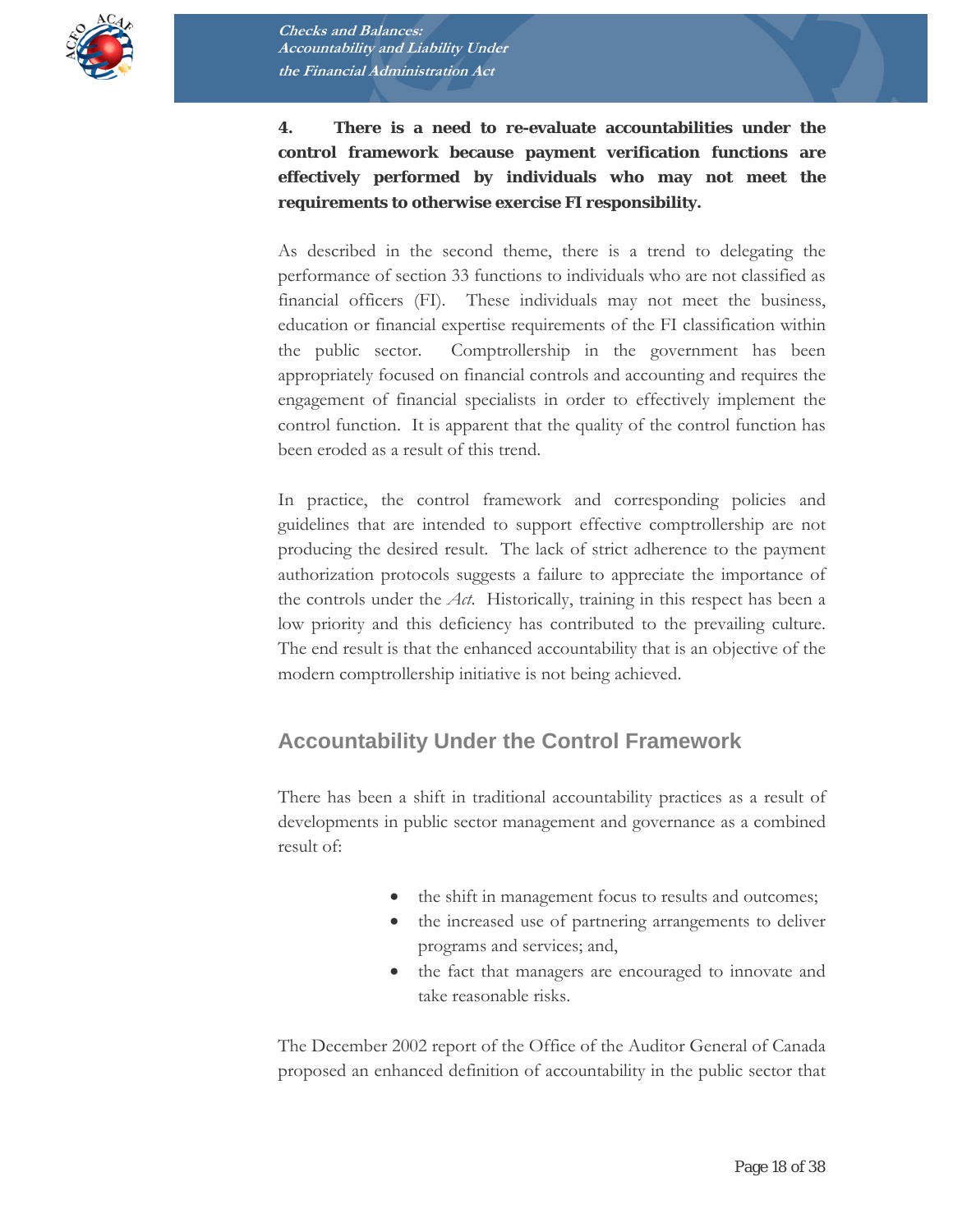

takes into account these modern developments in public management and governance.

> Accountability is a relationship based on obligations to demonstrate, review, and take responsibility for performance, both the results achieved in light of agreed expectations and the means used.10

The enhanced definition of accountability was formulated in the context of three questions applicable to these developments:

**1. For what can ministers and program managers be reasonably held to account?** This question arose in the context of the observation that traditional accountability has been tied to accounting for inputs, adherence to detailed rules and procedures and actions taken. The shift in focus to outcomes must recognize that the outcomes sought for most programs are not entirely controllable in so far as they may be influenced by a number of external factors including economic trends and programs at other levels of government.

**2. What is shared accountability, and in a related sense, how can accountability be shared by equal or independent partners?** This question addressed the complex accountability relationships that derive from networks and partnering arrangements with other levels of government and in the private sector, some of which involve no hierarchic relationship.

**3. How can accountability accommodate the risks that come with an innovative and flexible public sector?** To the extent that managers are required to take well considered risks in order to innovate, the move to greater discretion, flexibility and innovation may not be supported by accountability that focuses solely on complying with too many and unneeded rules and procedures. This should not, however, be interpreted in any fashion as a license to degrade the comptrollership function.

The expanded definition of traditional accountability is intended to apply to a wide range of relationships and allow for shared accountability involving

 $\overline{a}$ 

<sup>10</sup> December 2002 Report of the Office of the Auditor General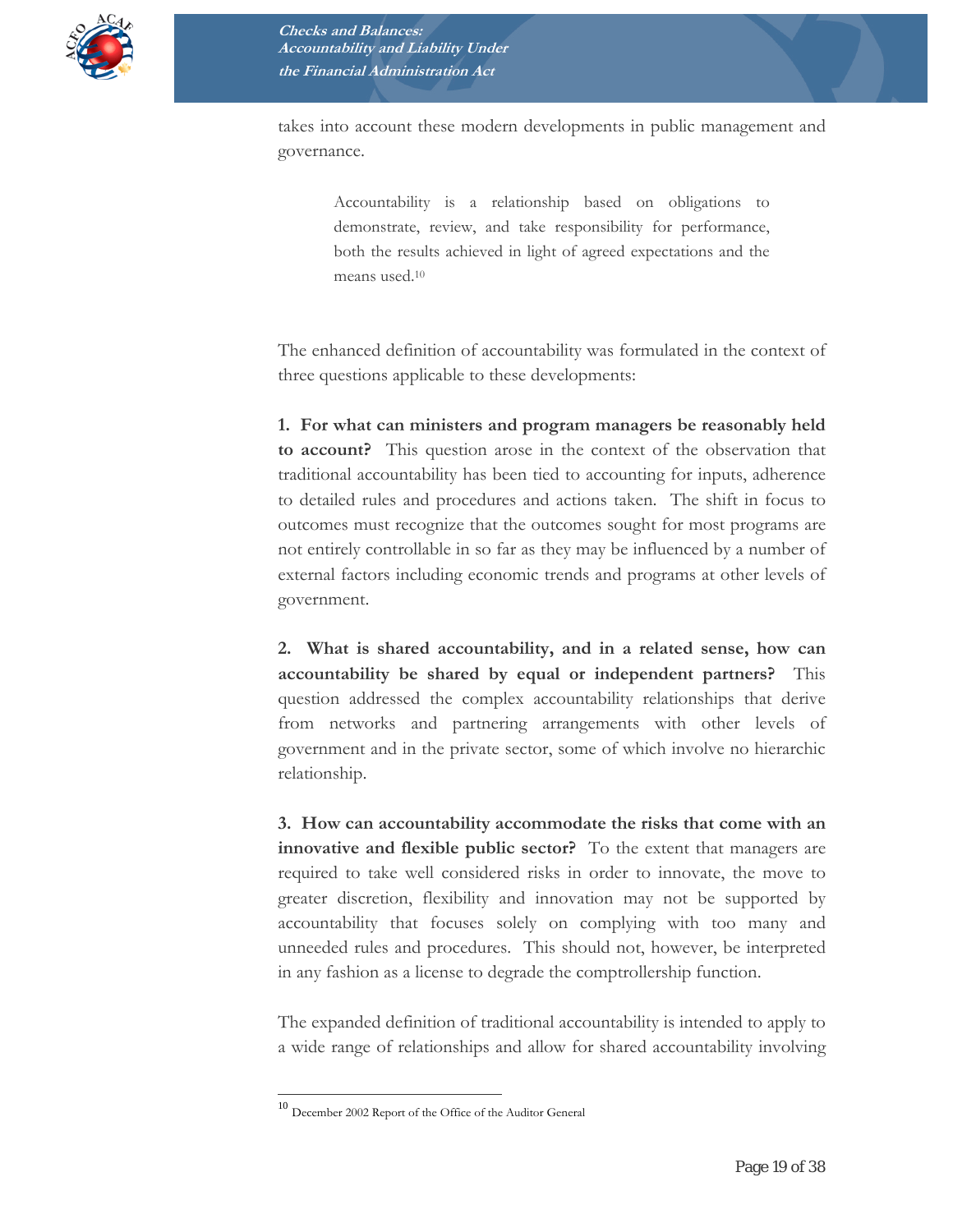

organizations, which may have non-hierarchic structures as well as reciprocal accountability, stressing mutual accountability relationships, a departure from the traditional focus on the obligations of the subordinate party. The enhanced definition also recognizes the importance of both ends and means whereby parties are accountable for the manner in which results are achieved and not just the outcome itself.

In this respect, a good accountability framework recognizes the need to establish a clear understanding of roles and responsibilities including clearly identifying the specific activities and tasks expected of each party, their obligations and how the relationship is to be managed within the context of related authorities. There may, however, be a reluctance in the public sector to accept accountability for outcomes when control over the ultimate results is often limited. This is apparent in the circularity embedded within the verification process under section 33 and section 34 of the FAA as well as the problematic accountability features associated with delegation of authorities outside the public sector.

The accountability framework must clearly set out performance expectations, including what each party is expected to contribute to the end result, and the means used to achieve that outcome. Particularly where external partnering relationships are involved, the framework must set out the basic operating principals and rules that are to be followed. To the extent that public sector values and ethics, such as fairness, honesty, probity, integrity and fidelity to the public trust underlie any public accountability process, there is also a need to actively promote and enforce a corporate culture of high ethical standards embodying these public sector values.

In addition to clearly delineating roles and responsibilities as well as performance expectations, a good accountability framework also requires clarity in reporting requirements including identifying how the required information is to be defined, collected, verified, analyzed and by whom, how and when. In order to close the "accountability loop" the framework must also incorporate a fair and reasonable review process directed towards identifying ways to improve future performance and describe how that will be implemented. There is also a requirement that appropriate consequences be rendered, whether that be rewards or sanctions, based on performance under the accountability framework.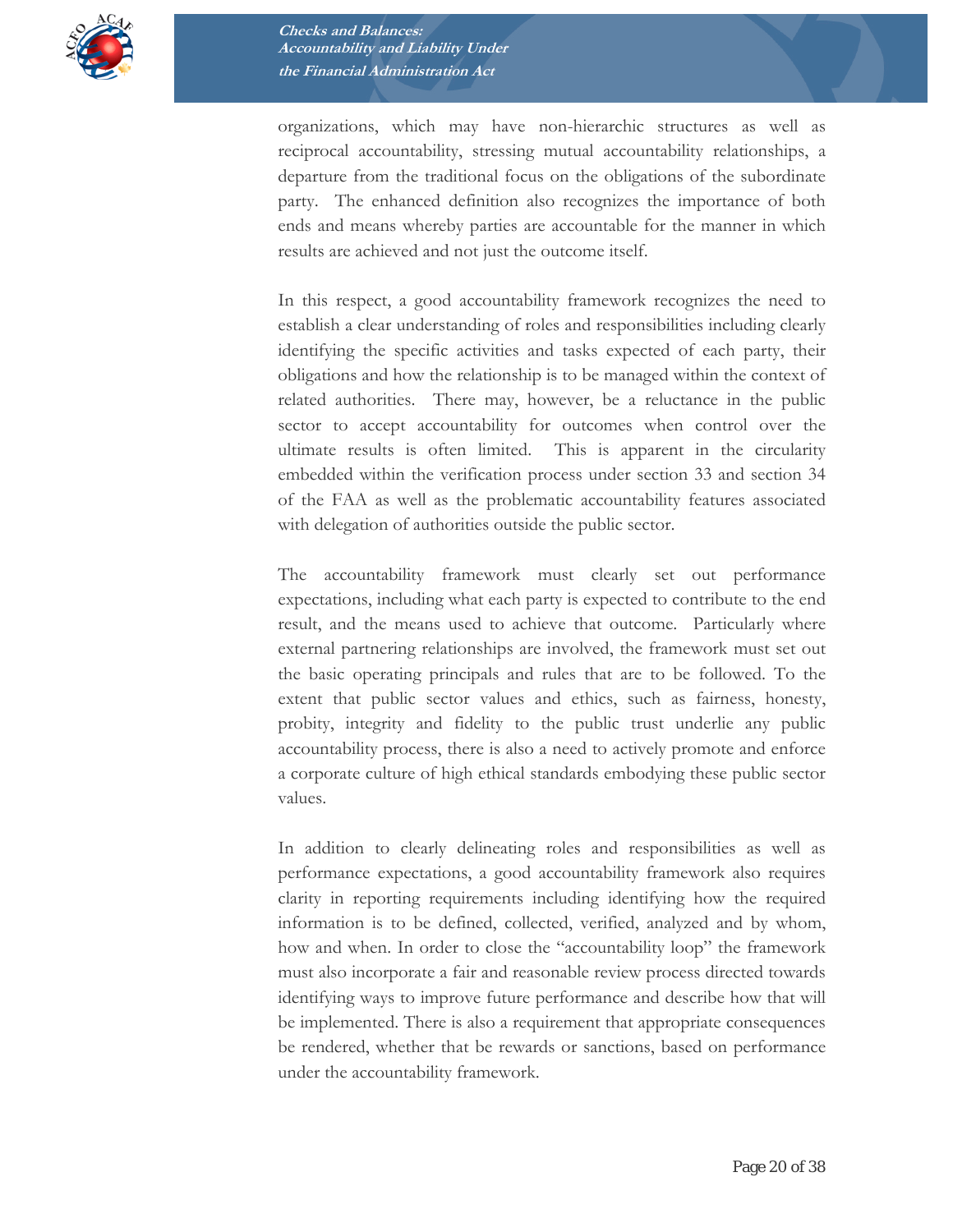

# **The Relationship Between Liability and Accountability Under the Control Framework**

The financial control framework is designed to establish accountabilities in order to ensure the exercise of effective stewardship over public resources. Since the implementation of the Modern Comptrollership Initiative, there has been significant dialogue, review and assessment of the elements of the framework concerning accountability and relationships as previously described. It is important, however, to look beyond these elements and recognize that there are associated liabilities embedded within the accountability structure. There appears to have been little focus on individual liability within the control framework, a matter of particular concern for those financial officers who find themselves in a position where they are being asked to compromise the discharge of their obligations under the *FAA.* 

Individual liability derives from multiple statutory sources, for example the *FAA* itself and the *Criminal Code*, as well as the common law and the requirements of professional governing bodies. Sanctions for misconduct are prescribed in those sources of liability and include disciplinary measures within the ambit of the employment relationship.

#### **Financial Administration Act**

The issue of misconduct is generally dealt with in Part IX of the *Act* concerning civil liability and offences.<sup>11</sup>

Section 80 describes the type of activity constituting an offence and provides a range of sanctions on conviction:

- 80. Every officer or person acting in any office or employment connected with the collection, management or disbursement of public money who
	- (d) willfully makes or signs any false entry in any book, or willfully makes or signs any false certificate or return, or in any case in which it is the duty of that

 $\overline{a}$ 

<sup>11</sup> The full text of Part IX is contained in Appendix B.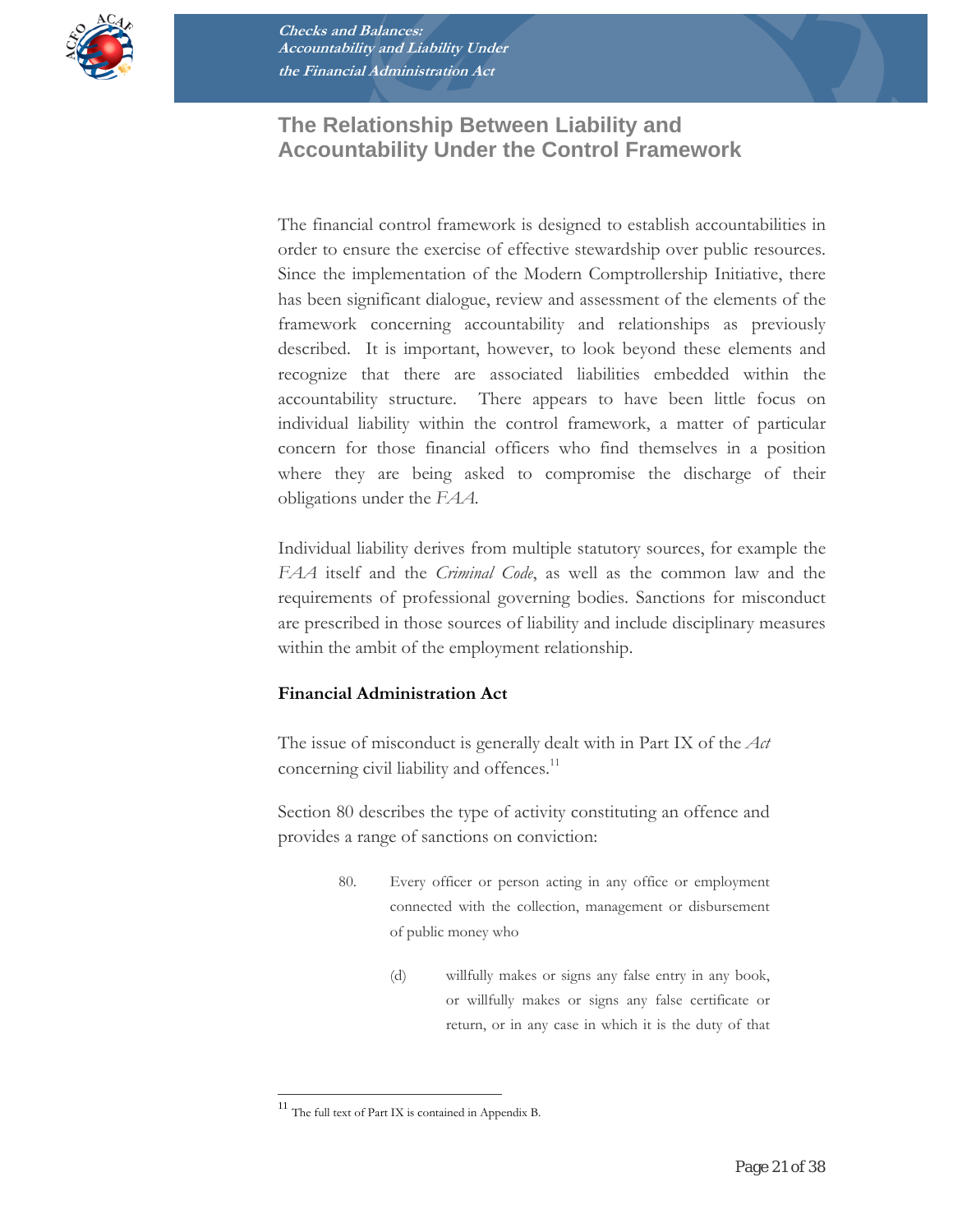

officer or person to make an entry, certificate or return,

(e) having knowledge or information of the contravention of this Act or the regulations or any revenue law of Canada by any person, or of fraud committed by any persons against Her Majesty, under this Act or the regulations or any revenue law of Canada, fails to report, in writing, that knowledge or information to a superior officer…

**is guilty of an indictable offence and liable on conviction to a fine not exceeding five thousand dollars and to imprisonment for a term not exceeding five years.** 

The word 'willfully' has not been uniformly interpreted and its meaning to some extent depends upon the context in which it is used. Its primary meaning is 'intentionally', but it is also used to mean 'recklessly'. Generally in penal statutes the word 'willful' or 'willfully' means something more than a voluntary or intentional act and includes the idea of an action intentionally done with a bad motive or purpose.

Section 11(2) of the *FAA* gives Treasury Board the authority to create standards of discipline and prescribe penalties including suspension and termination of employment:

> (2) Subject to the provisions of any enactment respecting the powers and functions of a separate employer but notwithstanding any other provision contained in any enactment, the Treasury Board may, in the exercise of its responsibilities in relation to personnel management including its responsibilities in relation to employer and employee relations in the public service, and without limiting the generality of sections 7 to 10.

> > (f) establish standards of discipline in the public service and prescribe the financial and other penalties, including termination of employment and suspension, that may be applied for breaches of discipline or misconduct, and the circumstances and manner in which and the authority by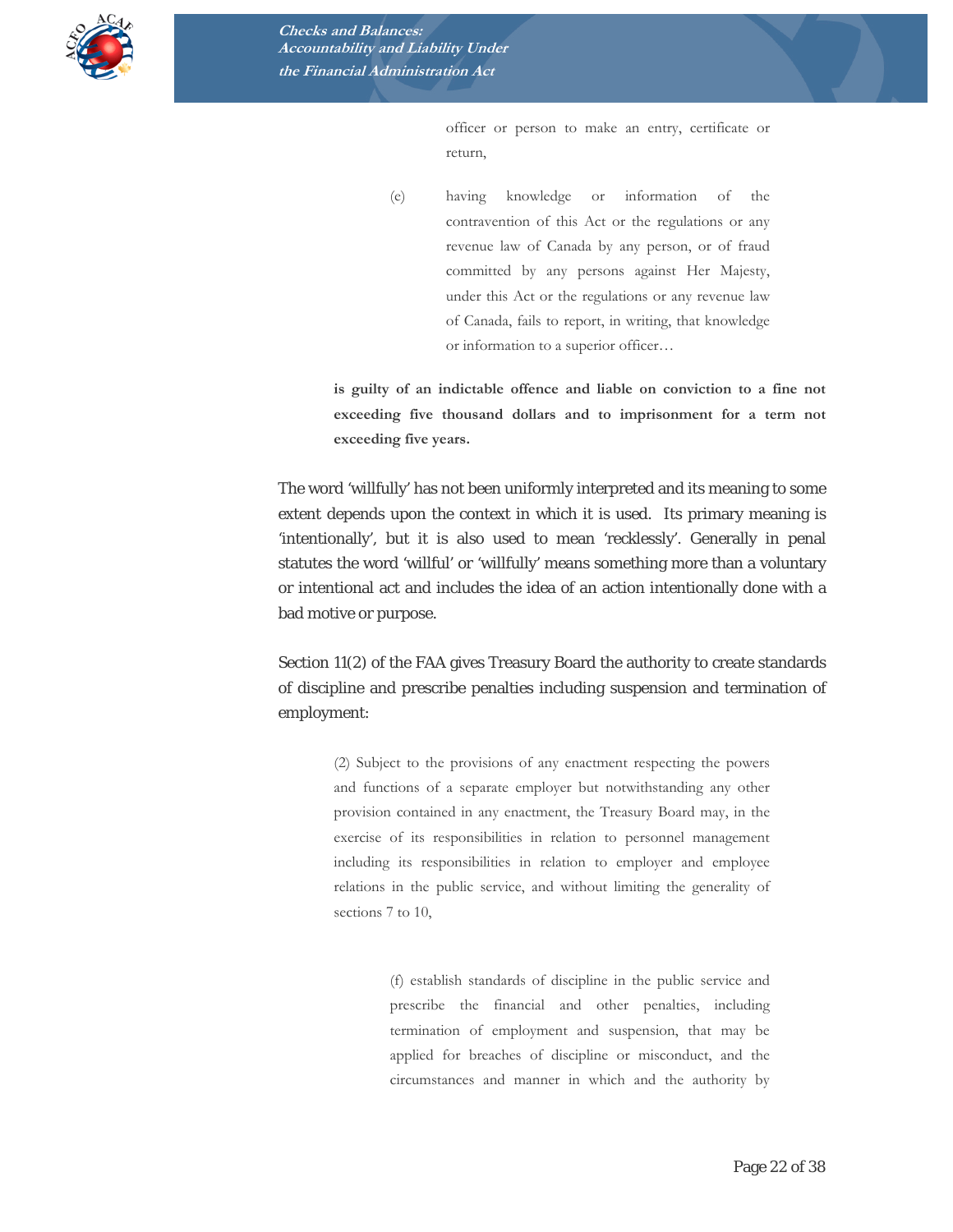

which or whom those penalties may be applied or may be varied or rescinded in whole or in part;

(*g*) provide for the termination of employment, or the demotion to a position at a lower maximum rate of pay, for reasons other than breaches of discipline or misconduct, of persons employed in the public service, and establishing the circumstances and manner in which and the authority by which or by whom those measures may be taken or may be varied or rescinded in whole or in part.

#### **Criminal Code**

There are a series of related offences under the *Code* that proscribe the type of activity also prohibited by the sections in the *FAA* described above.12 They include:

- breach of trust by a public officer;
- disobeying a statute;
- forgery and offences resembling forgery that include making a false document, altering or destroying documents; and,
- fraud.

Although it is conceivable that engaging in any of this type of activity may result in charges being laid under the *Code* it has historically been more likely that this type of conduct would be prosecuted under the *FAA* possibly in conjunction with disciplinary sanctions in the context of the employment relationship. However, with increased public scrutiny over control and administration of the public purse exposure to this type of sanction is conceivably greater than ever before.

#### **Governing Body**

 $\overline{a}$ 

A majority of financial officers within the federal public sector hold professional accounting designations or business degrees. In addition to adhering to the public service principles of prudence and probity, those individuals holding professional accounting designations are obliged to comply with the rules of professional conduct, regulations and by-laws of

<sup>12</sup> The full text of the relevant provisions of the *Criminal Code* are reproduced in Appendix C.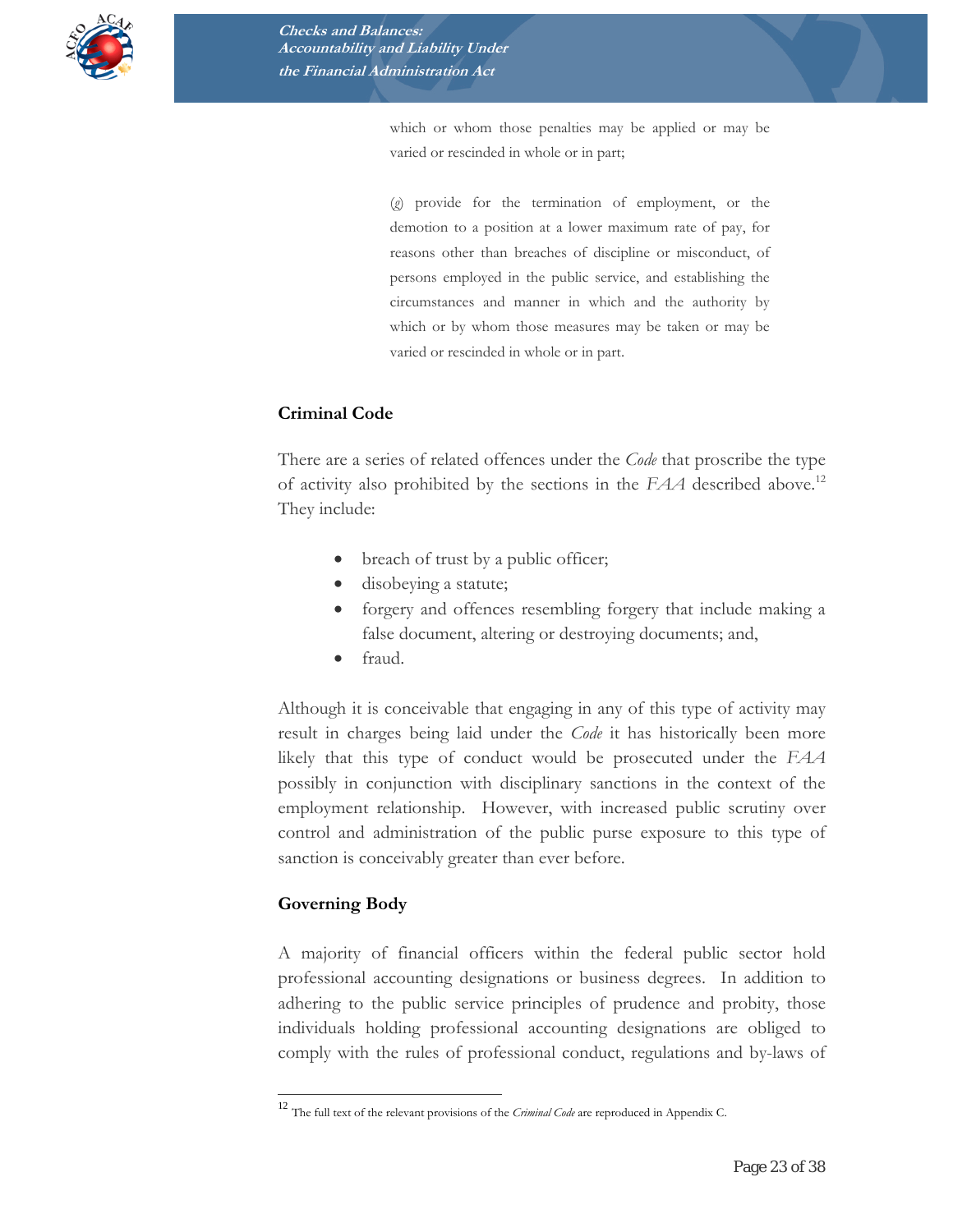

their respective governing bodies and are subject to a range of disciplinary sanctions for failure to do so.

The respective governing bodies of all certified accountants (CA, CMA and CGA) prescribe Rules of Professional Conduct. The Rules are addressed to a high moral standard and are intended to serve the dual purpose of guiding the accounting profession as well as providing a source of assurance for the public it serves. The special obligations embraced by the accounting professional are predicated on the reliance of the public and the business community on sound and fair financial reporting and competent financial advice. The underpinning of the professional obligation is objectivity and integrity to the execution of professional services. The cardinal position of a member of the profession is that they will not subordinate their professional judgment to the will of others and that they will express their conclusions honestly and impartially.

Sanctions for a breach of the professional obligations are administered by the respective governing bodies through the disciplinary process and include mandatory training, reprimand, fines, suspension from membership and practice restrictions. Financial officers holding professional certifications are thus faced with additional exposure to sanctions from their governing body in circumstances where they are pressured to overlook compliance with the *Act*.

#### **Common Law**

Although there is authority for the proposition that public servants who breach a duty imposed by law may be personally liable for damages flowing from that breach, the more likely scenario is that any affected third party would seek recourse from the government agency, as employer, on the principle of vicarious liability. This principle is actually codified under the *Crown Liability Act13* which provides that the Crown is liable for torts or breaches of duty committed by its servants. The potential for government liability under this legislation emphasizes the need to improve the education of staff and diligently enforce controls in order to minimize liability exposure.

 $\overline{a}$ 

<sup>13</sup> Section 3, *Crown Liability Act*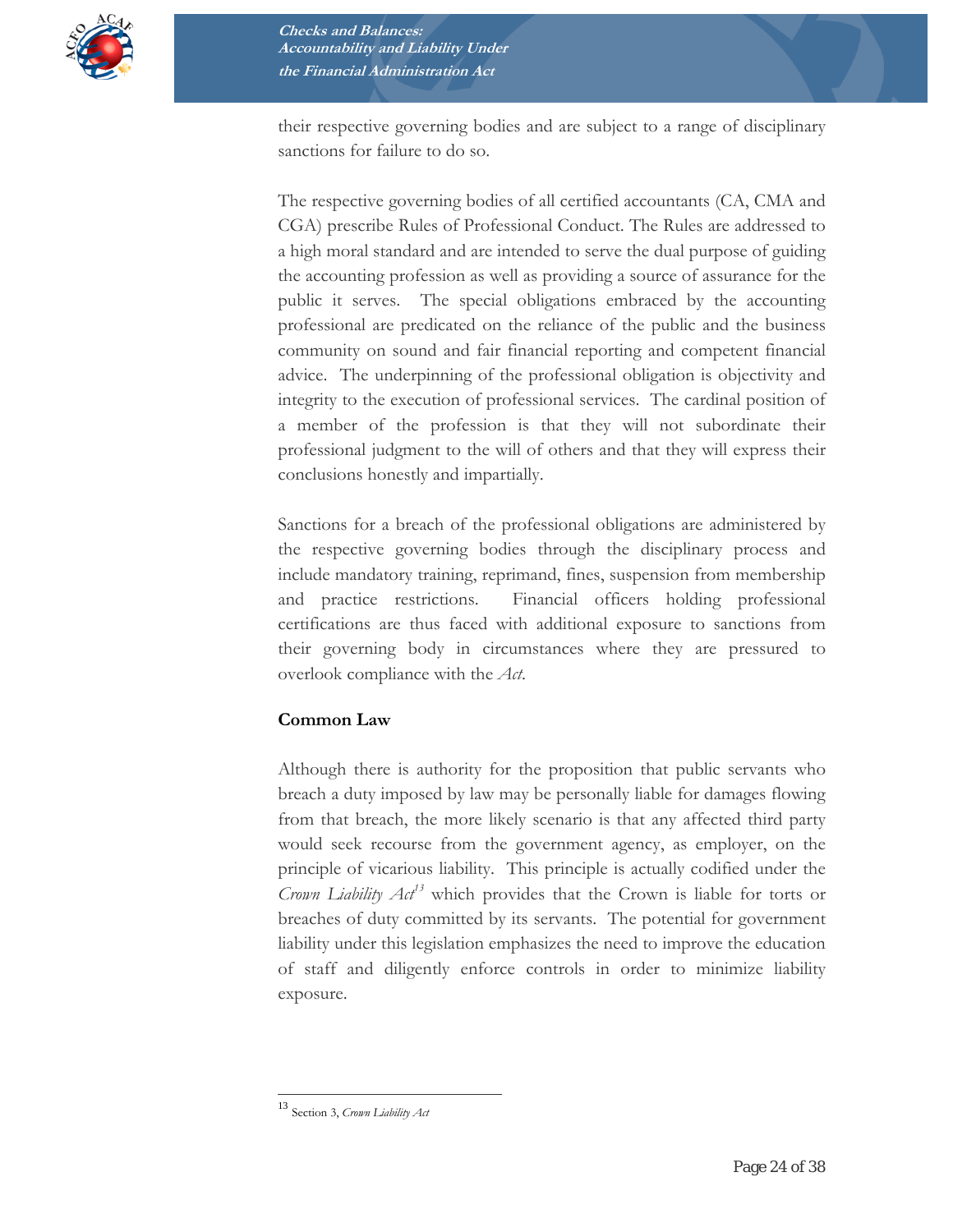

#### **Employment Relationship**

The final concern for public servants is obviously discipline. In accordance with principles of progressive discipline, sanctions for misconduct or contravention of obligations under the *FAA* may range from reprimand through suspension, with dismissal from employment at the far end of the disciplinary spectrum. The current environment of enhanced scrutiny of the conduct of public officers in the administration of public funds suggests little tolerance for failure to strictly adhere to financial protocols. The concern for financial officers in the present environment is that any departure from their strict adherence to protocols under the control framework will be the subject of disciplinary sanctions regardless of the circumstances. Moreover, those sanctions may be disproportionate to the desired objective of establishing actual control within the financial environment in order to demonstrate the appearance of such control to bolster public confidence. Although the legislation and control framework requires the reporting of wrongdoing there is little internal guidance in the federal public sector and no enforceable statutory remedy to support an employee who reports such activity and to protect them from reprisal.

# **Inadequacy of Support and Protection for Disclosure of Information Concerning Wrongdoing**

An employee who considers disclosing information concerning wrongdoing confronts competing interests and obligations. Inherent in the concept of "whistleblowing" is the conflict between the duty of loyalty and confidentiality owed to the employer and the public interest in the disclosure of wrongdoing. There is no clearly-defined boundary between these competing interests of employee loyalty and the public interest. Several arbitral decisions have considered the balance between employee loyalty and the public interest in the context of grievances in relation to claims for unjust dismissal. Courts and arbitrators have generally recognized that there is a public interest exception to the duty of loyalty that may justify disclosure by employees in certain situations. Employees are nevertheless encouraged to raise their concerns through internal channels prior to external disclosure. This approach provides little comfort to a financial officer who fears reprisal where the offending conduct is the departure from control protocols under the *Act* that have been internally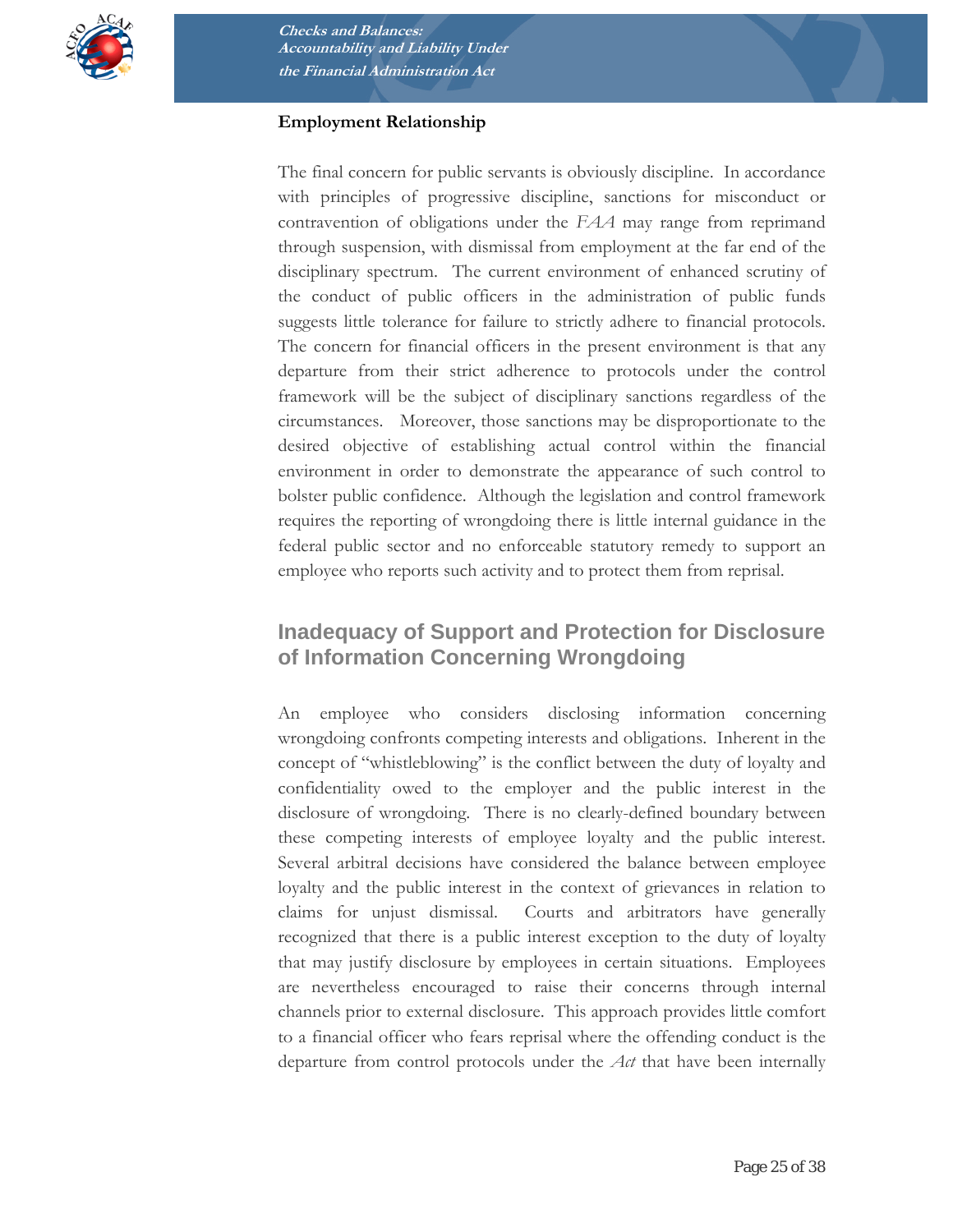

sanctioned, or even imposed, in the first instance as described in some of the examples cited earlier.

Canada does not have any legislation providing such protection against employment reprisals for disclosure of wrongdoing.<sup>14</sup> In this respect, Canada is lagging behind the United States, Great Britain, New Zealand and Australia. Although there is an internal policy adopted by the federal government that is intended to protect federal public servants in this respect, the mechanism is policy-based and is not supported by legislation.

In this respect, the *Policy on the Internal Disclosure of Information Concerning Wrongdoing in the Workplace*, effective November 30<sup>th</sup>, 2001, calls for the establishment of internal procedures for the disclosure of certain instances of wrongdoing. The policy also establishes the office of the Public Service Integrity Officer ("PSIO"). If the employee does not feel that the disclosure can be made internally in the department, they may make that disclosure to the Public Service Integrity Officer who may, in turn, make recommendations. Although the policy is designed to protect the employee from reprisal resulting from the disclosure, there is no legislated basis for the recommendations made by the Public Service Integrity Office and their recommendations are unenforceable.

The experience of the front line financial officers discloses a general reluctance of individuals to court the risk of reprisal for the benefit of the public interest. This is inherent in a highly hierarchical and bureaucratic environment such as the federal public sector. There is clearly a need for legislated protection from reprisal for employees with respect to the reporting of wrongdoing. This is particularly so in the comptrollership context in order to support the effective implementation of the control framework.

 $\overline{a}$ 

<sup>14</sup> There is one exception relating to the New Brunswick *Employment Standards Act* which provides certain limited protections.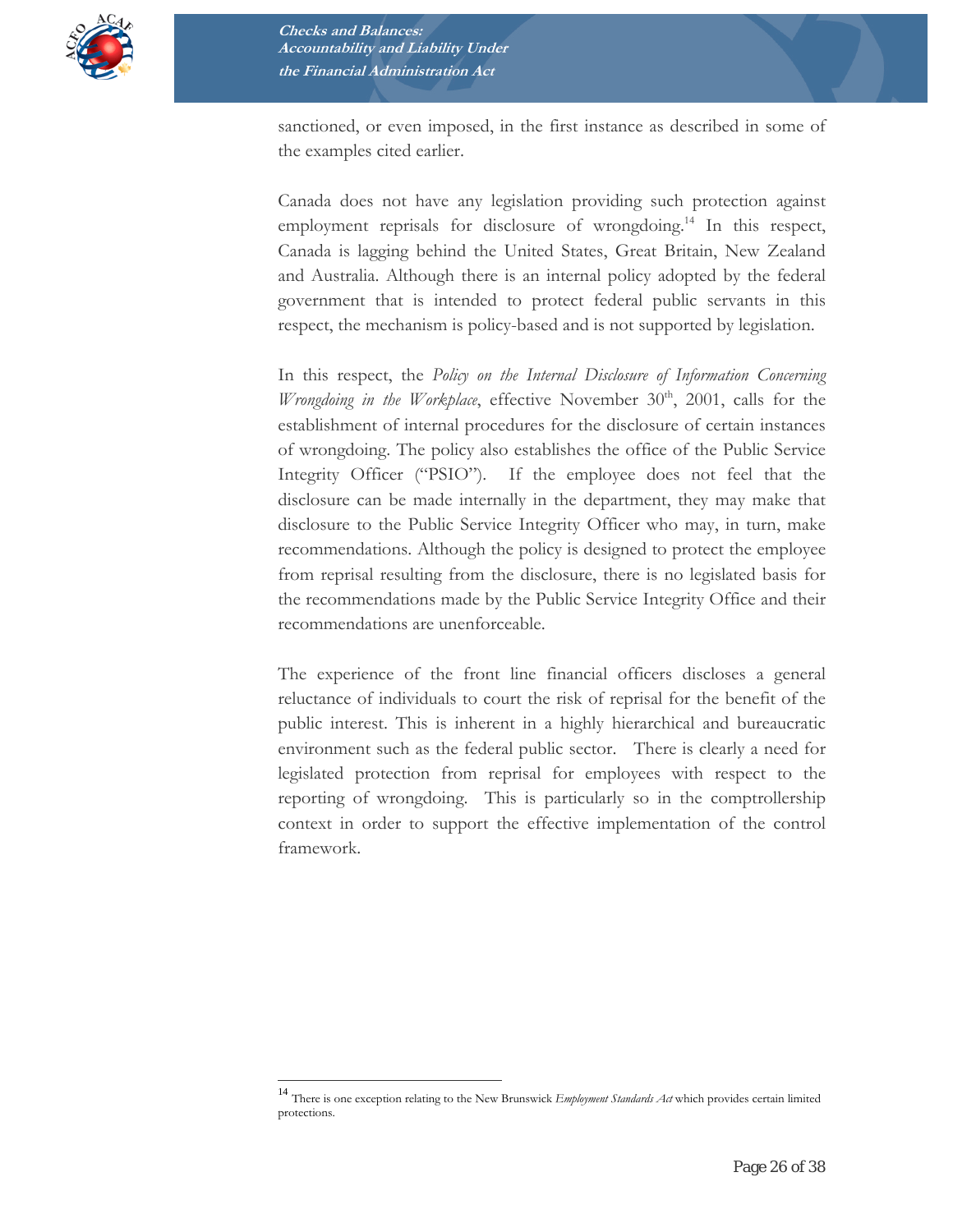

# **Conclusions**

In its April 2003 report, the Auditor General's office assessed the government's systems, policies and practices to manage the quality of financial information. The two-part assessment consisted of determining whether departments have implemented financial systems, policies and practices to provide managers with appropriate and reliable financial information as well as to determine whether the central agencies have put in place systems, policies and practices to provide sufficient direction and guidance to support that implementation.

The results of that audit disclosed that controls for financial systems were still weak, particularly in managing and accessing rights to the financial systems and the ability to modify information, as well as control weaknesses emerging as a function of mobility of people within an organization. The Auditor General's Office also observed that the Treasury Board Secretariat provided limited guidance on the quality of financial data and recommended that more guidance and education is required to facilitate the quality of financial reporting and improve the weaknesses in the control framework. The results of the November 2003 audit reinforce this recommendation.

The experience of front line financial officers demonstrates, in fact, that the control framework under the *Financial Administration Act* is not being adhered to consistently and in some circumstances the legislated requirements are being actively ignored*.* There is a systemic failure to appreciate the importance of the statutory obligations associated with the payment authorization functions under the *Act*. Training on the statutory obligations and the significance of those responsibilities has historically been a low priority both at management levels and in the field. There is a critical need for enhanced training throughout the public sector to effect a significant change in the prevailing culture in order to effectively implement the control framework.

It is also imperative that qualified people are performing the financial functions and payment authorities under the *Act*. The trend to delegate the performance of financial functions to individuals who do not meet the education, business or financial expertise requirements of a financial officer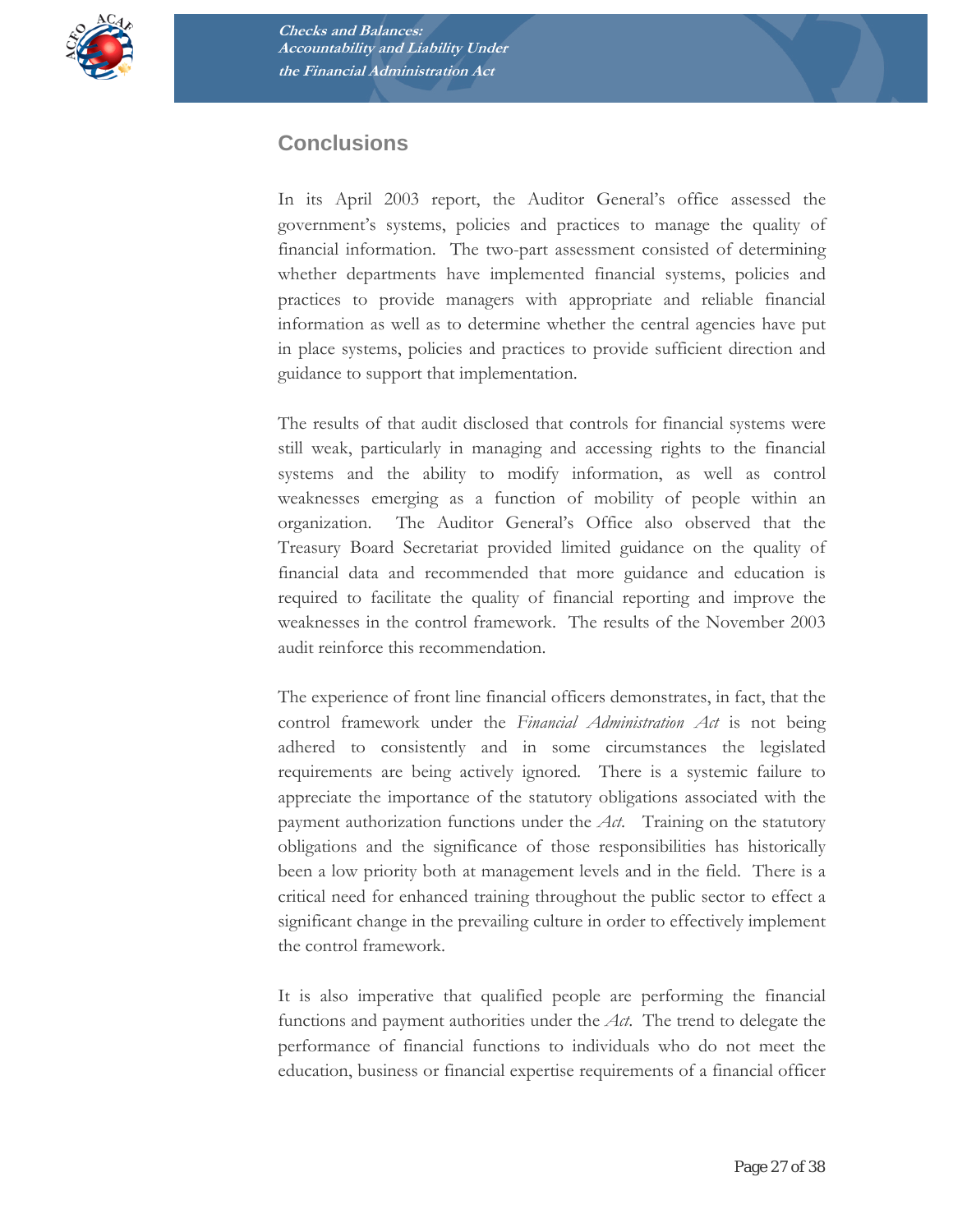

must be reversed in order to prevent further erosion of the quality of control.

Structurally, the accountabilities within the control framework must be clearly developed and identified in a manner that has practical application in light of the shift in management focus on outcomes and the trend toward partnering arrangements. The accountability framework has particular importance where authorities are delegated outside of the public service in alternate delivery arrangements for programs and services.

The practical experiences of front line financial officers performing financial functions under the *Act* also disclose the potential for individual exposure to liability*.* There is presently inadequate protection and support for financial officers seeking to disclose improprieties in the discharge of their obligations under the *FAA*. A legislated basis for protection of employees from reprisal is necessary to facilitate the reporting of wrongdoing and, in turn, enhance the effectiveness of the control framework.

Arguably, the importance of the *Financial Administration Act* has been marginalized. A strong commitment to training, guidance and support from Treasury Board, the central agencies and senior management is required to effect change within the prevailing culture. There must be a demonstrated willingness to actively foster the integrity of the comptrollership function within the federal public sector in order to achieve the strengthened accountability that is advocated by the Auditor General.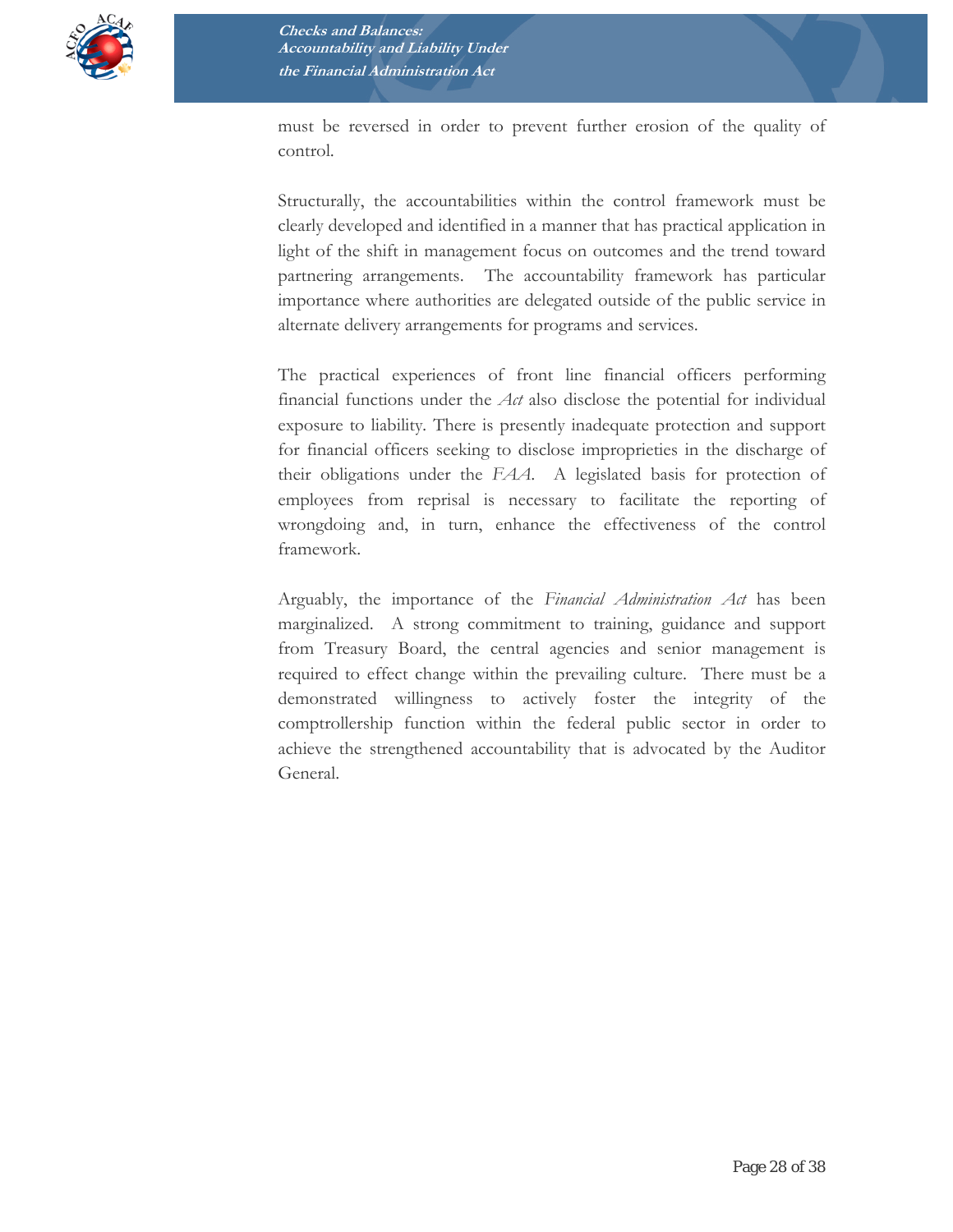

## **Appendix A**

#### **Financial Administration Act R.S., c. F-10**

#### **Sections 32, 33 and 34**

| Control of<br>Commitments             | 32.<br>(1) No contract or other arrangement providing for a payment shall<br>be entered into with respect to any program for which there is an<br>appropriation by Parliament or an item included in estimates then<br>before the House of Commons to which the payment will be<br>charged unless there is a sufficient unencumbered balance<br>available out of the appropriation or item to discharge any debt<br>that, under the contract or other arrangement, will be incurred<br>during the fiscal year in which the contract or other arrangement<br>is entered into. |
|---------------------------------------|------------------------------------------------------------------------------------------------------------------------------------------------------------------------------------------------------------------------------------------------------------------------------------------------------------------------------------------------------------------------------------------------------------------------------------------------------------------------------------------------------------------------------------------------------------------------------|
| Record of<br>commitments              | (2) The deputy head or other person charged with the administration<br>of a program for which there is an appropriation by Parliament or<br>an item included in estimates then before the House of Commons<br>shall, as the Treasury Board may prescribe, establish procedures<br>and maintain records respecting the control of financial<br>commitments chargeable to each appropriation or item.                                                                                                                                                                          |
|                                       | R.S., 1985, c. F-11, s. 32; 1999, c. 31, s. 107(F).                                                                                                                                                                                                                                                                                                                                                                                                                                                                                                                          |
| Requisitions                          | 33.<br>(1) No charge shall be made against an appropriation except on the<br>requisition of the appropriate Minister of the department for<br>which the appropriation was made or of a person authorized in<br>writing by that Minister.                                                                                                                                                                                                                                                                                                                                     |
| Form                                  | (2) Every requisition for a payment out of the Consolidated Revenue<br>Fund shall be in such form, accompanied by such documents and<br>certified in such manner as the Treasury Board may prescribe by<br>regulation.                                                                                                                                                                                                                                                                                                                                                       |
| When<br>requisition not<br>to be made | (3) No requisition shall be made pursuant to subsection (1) for a<br>payment that                                                                                                                                                                                                                                                                                                                                                                                                                                                                                            |
|                                       | (a) would not be a lawful charge against the appropriation;                                                                                                                                                                                                                                                                                                                                                                                                                                                                                                                  |
|                                       | (b) would result in an expenditure in excess of the<br>appropriation; or                                                                                                                                                                                                                                                                                                                                                                                                                                                                                                     |
|                                       | (c) would reduce the balance available in the appropriation so<br>that it would not be sufficient to meet the commitments<br>charged against it.                                                                                                                                                                                                                                                                                                                                                                                                                             |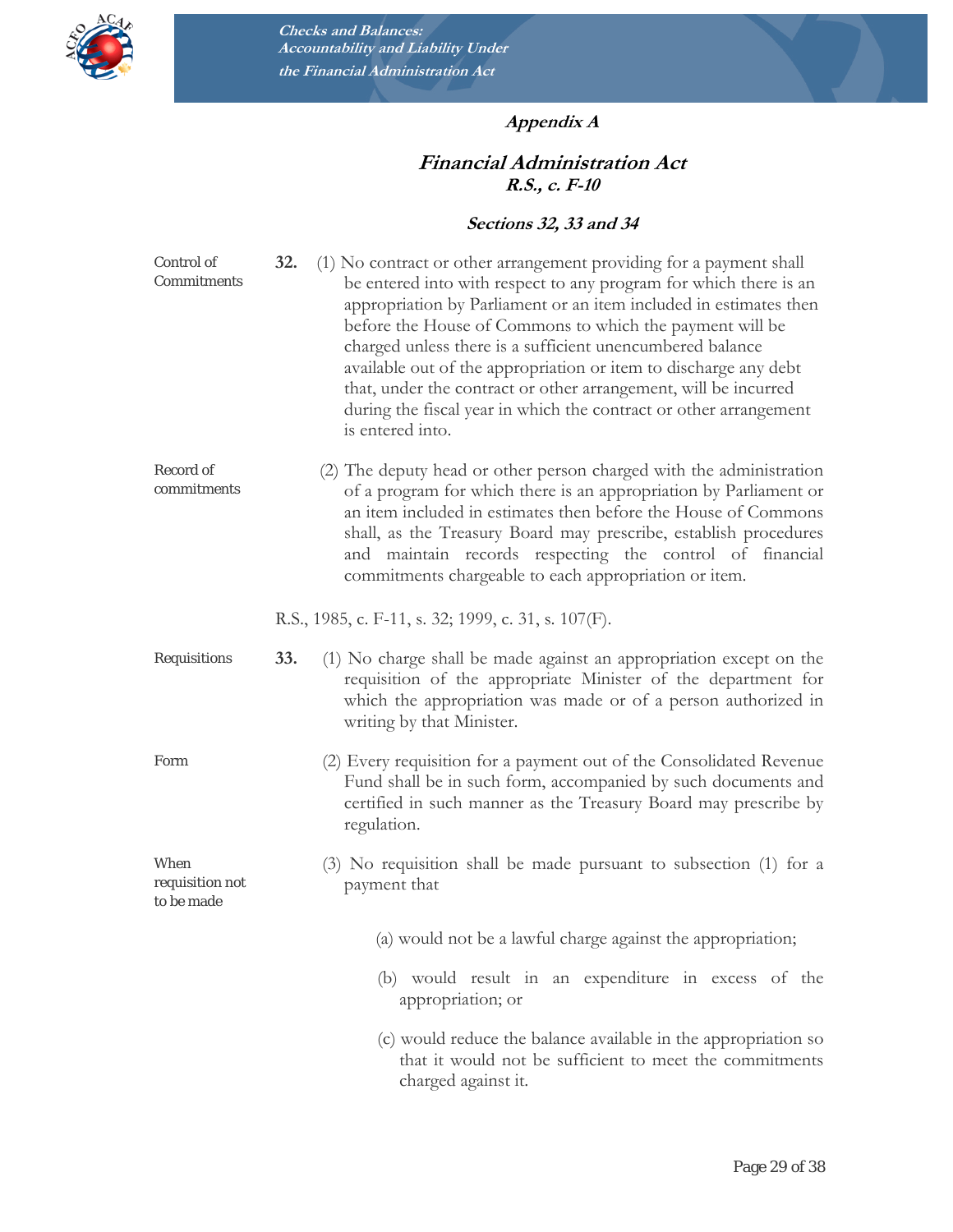

Reference to Treasury Board (4) The appropriate Minister may transmit to the Treasury Board any requisition with respect to which that Minister desires the direction of the Board, and the Board may order that payment be made or refused.

#### R.S., c. F-10, s. 26.

Payment for work, goods or services

**34.** (1) No payment shall be made in respect of any part of the public service of Canada unless, in addition to any other voucher or certificate that is required, the deputy of the appropriate Minister, or another person authorized by that Minister, certifies

- (a) in the case of a payment for the performance of work, the supply of goods or the rendering of services,
	- (i) that the work has been performed, the goods supplied or the service rendered, as the case may be, and that the price charged is according to the contract, or if not specified by the contract, is reasonable,
	- (ii) where, pursuant to the contract, a payment is to be made before the completion of the work, delivery of the goods or rendering of the service, as the case may be, that the payment is according to the contract, or
	- (iii) where, in accordance with the policies and procedures prescribed under subsection (2), payment is to be made in advance of verification, that the claim for payment is reasonable; or
- (b) in the case of any other payment, that the payee is eligible for or entitled to the payment.
- (2) The Treasury Board may prescribe policies and procedures to be followed to give effect to the certification and verification required under subsection (1).

R.S., 1985, c. F-11, s. 34; 1991, c. 24, s. 13.

Policies and procedures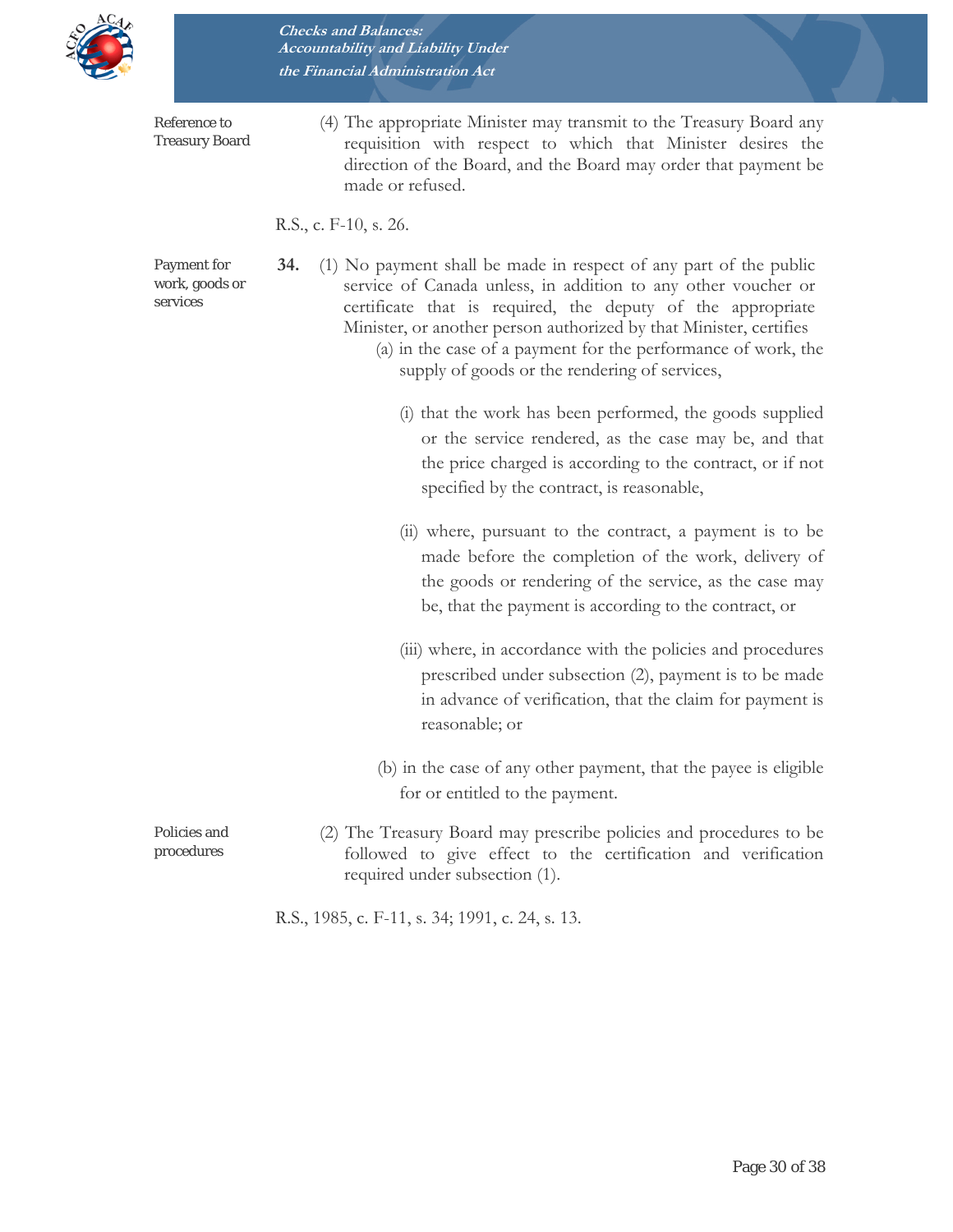

#### **Appendix B**

#### **Financial Administration Act R.S., c. F-10**

#### **PART IX CIVIL LIABILITY AND OFFENCES**

- **76.** (1) Where the appropriate Minister or the Receiver General believes on reasonable grounds that any person
	- (*a*) has received money for Her Majesty and has not duly paid it over,
	- (b) has received money for which the person is accountable to Her Majesty and has not duly accounted for it, or
	- (c) has received any public money applicable to any purpose and has not duly applied it,

the appropriate Minister or the Receiver General, as the case may be, may cause a notice to be served on that person, or on the person's representative in case of the person's death, requiring the person, within such time after the service of the notice as may be named therein, duly to pay over, account for or apply that money, as the case may be, and to transmit to the appropriate Minister or the Receiver General, as the notice provides, proper vouchers that the person has done so.

- where notice not complied with (2) Where a person does not comply with a notice served under subsection (1), the appropriate Minister or the Receiver General, as the case may be, shall state an account between that person and Her Majesty showing the amount of money not duly paid over, accounted for or applied, as the case may be, and may charge interest on the whole or any part of that amount from such date as the appropriate Minister or the Receiver General may determine and at such rate as may be prescribed pursuant to subsection  $155.1(6)$ .
- Evidence (3) In any proceedings for the recovery of money referred to in subsection (2), a copy of the account stated and certified by the appropriate Minister or the Receiver General is evidence that the amount stated in the account, together with interest, is due and payable to Her Majesty, without proof of the signature of the appropriate Minister or the Receiver General or the official

Notice to persons failing to pay over public money

Proceedings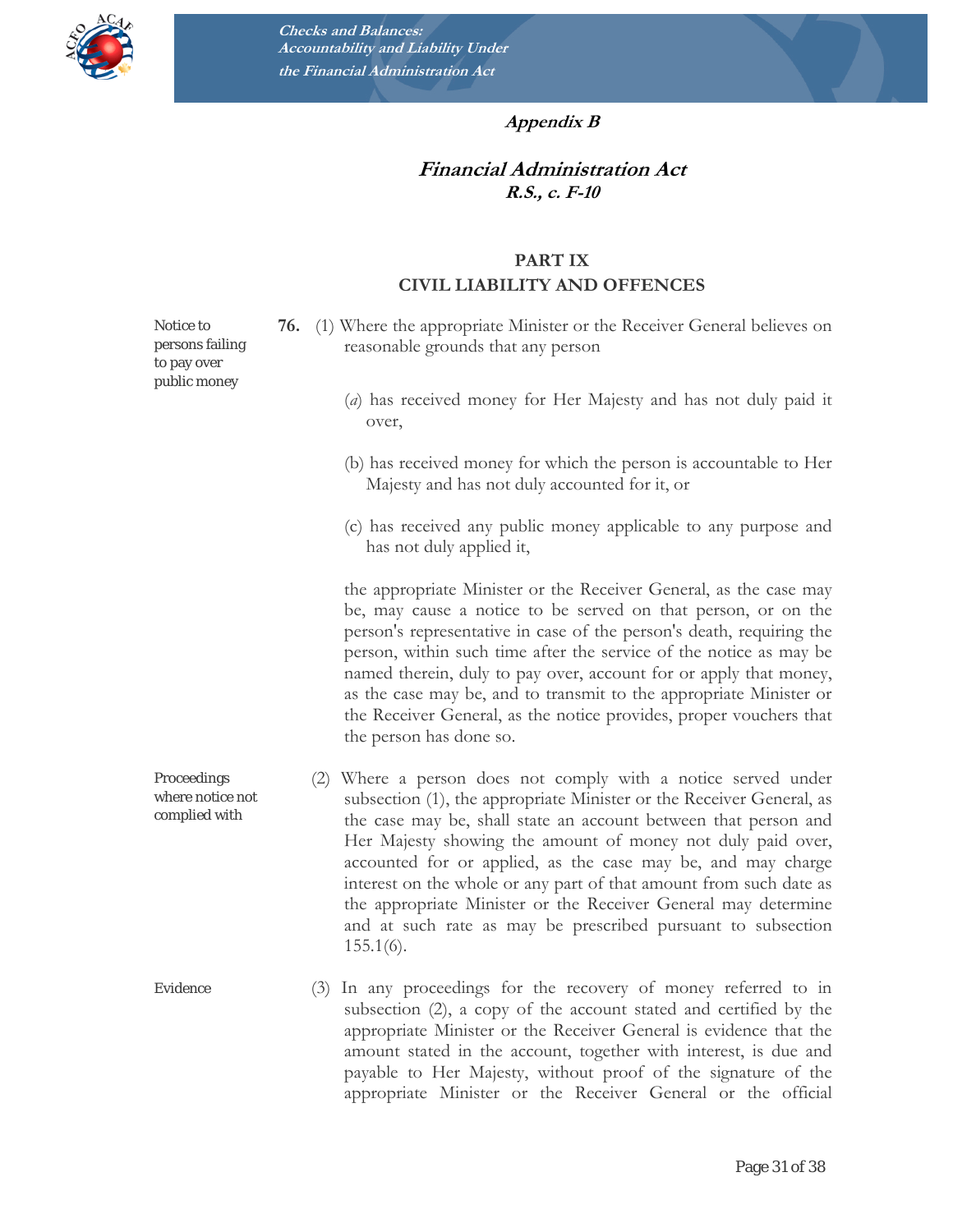

character of the office.

Recovery (4) Any amount of money referred to in subsection (1) and the interest on that amount may be recovered as a debt due to Her Majesty.

R.S., 1985, c. F-11, s. 76; 1991, c. 24, ss. 20, 50(F); 1999, c. 31, s. 114(F).

Evidence **77.** Where it appears by the books or accounts kept by or in the office of any person employed in the collection or management of the revenue, in any accounting by that person or by his written acknowledgement or confession, that that person has, by virtue of his office or employment, received money belonging to Her Majesty and refused or neglected to pay over that money to the proper persons at the proper times, an affidavit deposing to those facts, taken by any person having knowledge thereof, shall, in any proceedings for the recovery of that money, be admitted in evidence and is, in the absence of any evidence to the contrary, proof of the facts stated therein.

R.S., c. F-10, s. 90.

Liability for loss **78.** Where, by reason of any malfeasance or negligence by any person employed in collecting or receiving any public money, any sum of money is lost to Her Majesty, that person is accountable for the sum as if that person had collected and received it and it may be recovered from that person as if that person had collected and received it.

R.S., c. F-10, s. 91; 1980-81-82-83, c. 170, s. 19.

Regulations in respect of losses of money and public property

- **79.** The Governor in Council, on the recommendation of the Treasury Board, may make regulations
	- (a) prescribing the actions to be taken in respect of losses of money or public property, however caused, suffered by Her Majesty;
	- (b) respecting the charging of losses of money suffered by Her Majesty against the appropriations to which they relate; and
	- (c) prescribing the records to be kept and providing for the reporting in the Public Accounts in respect of every loss referred to in paragraph (a).

1980-81-82-83, c. 170, s. 19.

#### Offences and punishment **80.** Every officer or person acting in any office or employment connected with the collection, management or disbursement of public money who

(a) receives any compensation or reward for the performance of any official duty, except as by law prescribed,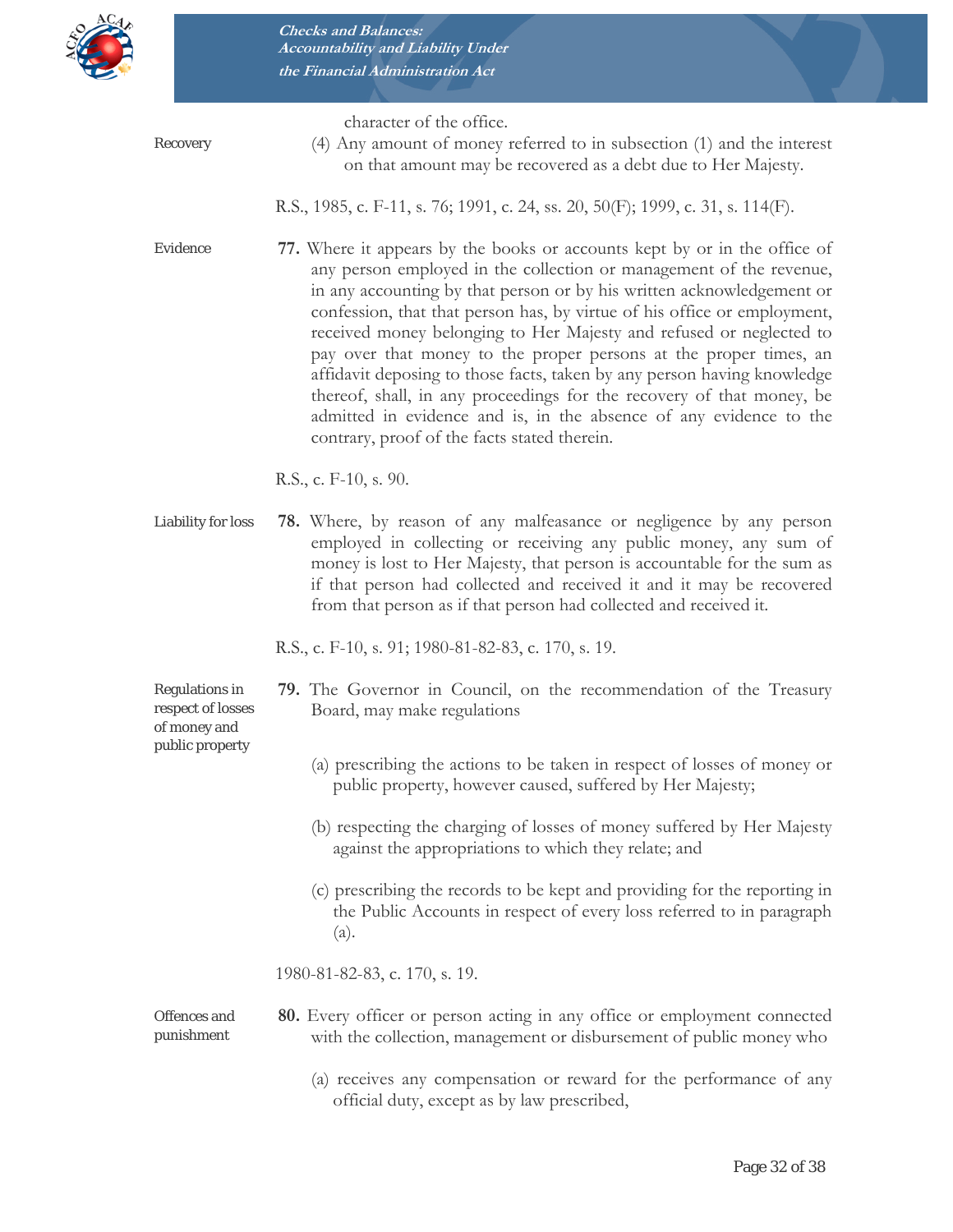

- (b) conspires or colludes with any other person to defraud Her Majesty, or makes opportunity for any person to defraud Her Majesty,
- (c) designedly permits any contravention of the law by any other person,
- (d) wilfully makes or signs any false entry in any book, or wilfully makes or signs any false certificate or return in any case in which it is the duty of that officer or person to make an entry, certificate or return,
- (e) having knowledge or information of the contravention of this Act or the regulations or any revenue law of Canada by any person, or of fraud committed by any person against Her Majesty, under this Act or the regulations or any revenue law of Canada, fails to report, in writing, that knowledge or information to a superior officer, or
- (f) demands or accepts or attempts to collect, directly or indirectly, as payment or gift or otherwise, any sum of money, or other thing of value, for the compromise, adjustment or settlement of any charge or complaint for any contravention or alleged contravention of law,

is guilty of an indictable offence and liable on conviction to a fine not exceeding five thousand dollars and to imprisonment for a term not exceeding five years.

R.S., c. F-10, s. 92; 1980-81-82-83, c. 170, s. 20.

Idem, where bribes offered or accepted

**81.** Every person who

- (a) promises, offers or gives any bribe to any officer or any person acting in any office or employment connected with the collection, management or disbursement of public money, with intent
	- (i) to influence the decision or action of that officer or person on any question or matter that is then pending, or may, by law, be brought before him in his official capacity, or
	- (ii) to influence that officer or person to commit, or aid or abet in committing any fraud on the revenue, or to connive at, collude in, or allow or permit any opportunity for the commission of any such fraud, or

(b) accepts or receives any such bribe,

is guilty of an indictable offence and liable on conviction to a fine not exceeding three times the amount so offered or accepted and to imprisonment for any term not exceeding five years.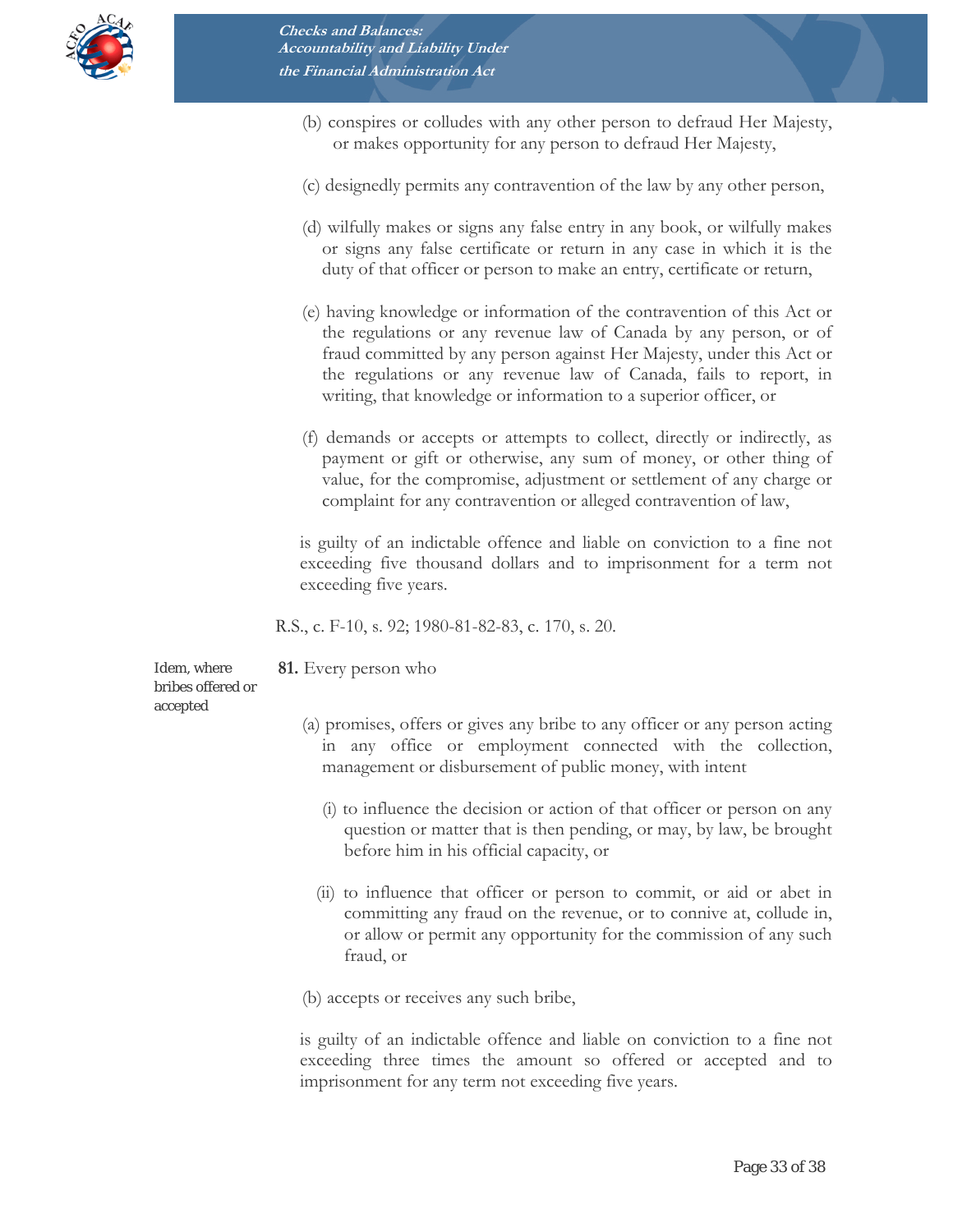

R.S., c. F-10, s. 93.

Books, etc., property of Her Majesty

**82.** All books, papers, accounts and documents kept or used by, or received or taken into the possession of, any officer or person who is or has been employed in the collection or management of the revenue or in accounting for the revenue, by virtue of that employment, shall be deemed to be chattels belonging to Her Majesty, and all money or valuable securities received or taken into the possession of that officer or person by virtue of his employment shall be deemed to be money and valuable securities belonging to Her Majesty.

R.S., c. F-10, s. 94.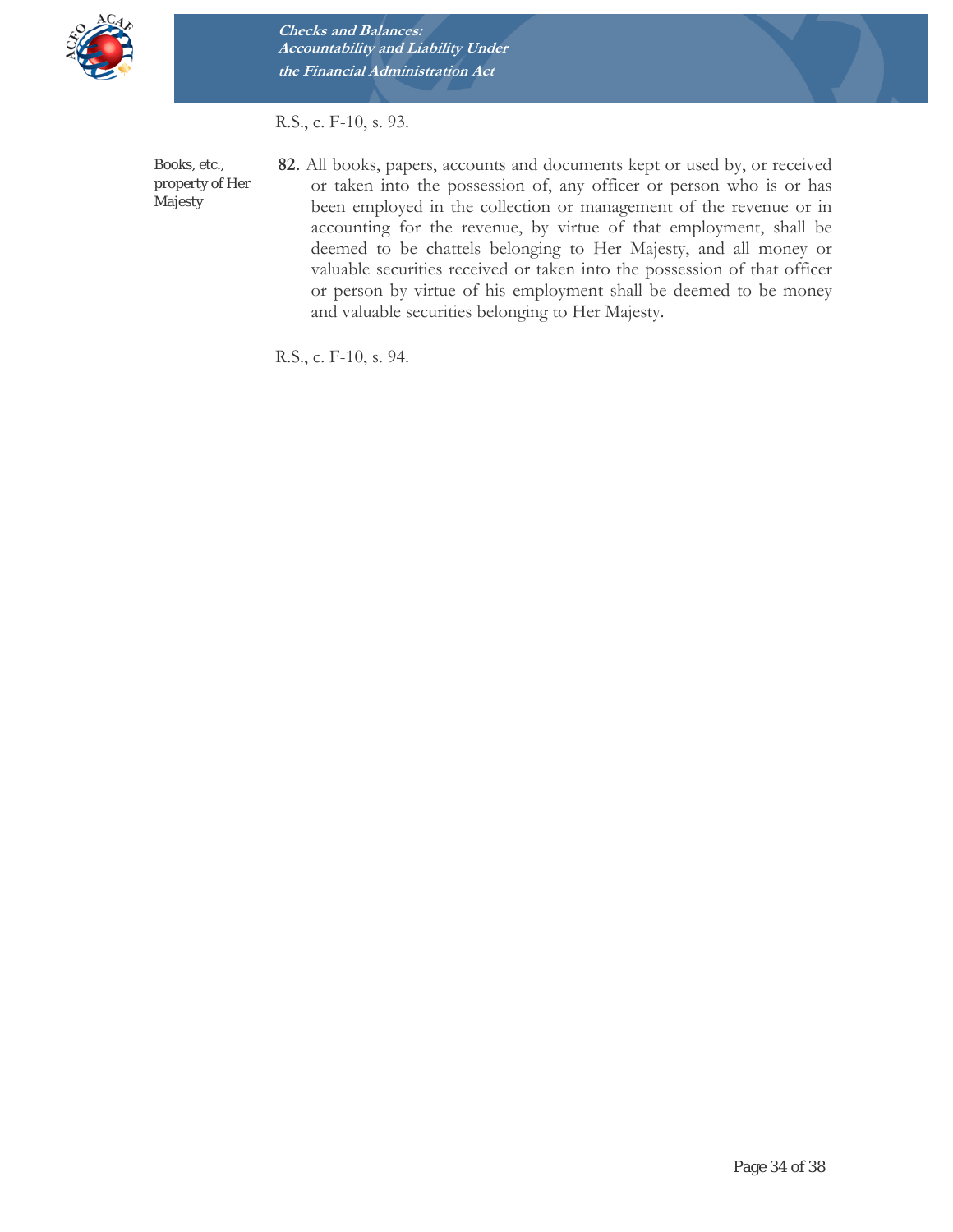

#### **Appendix C**

#### **Criminal Code of Canada R.S., 1985, c. C-46**

#### **Sections 122, 126, 366, 367, 368, 380, 397 and 399**

Breach of trust by public officer **122.** Every official who, in connection with the duties of his office, commits fraud or a breach of trust is guilty of an indictable offence and liable to imprisonment for a term not exceeding five years, whether or not the fraud or breach of trust would be an offence if it were committed in relation to a private person.

R.S., c. C-34, s. 111.

- Disobeying a statute **126.** (1) Every one who, without lawful excuse, contravenes an Act of Parliament by wilfully doing anything that it forbids or by wilfully omitting to do anything that it requires to be done is, unless a punishment is expressly provided by law, guilty of an indictable offence and liable to imprisonment for a term not exceeding two years.
- Attorney General of Canada may act (2) Any proceedings in respect of a contravention of or conspiracy to contravene an Act mentioned in subsection (1), other than this Act, may be instituted at the instance of the Government of Canada and conducted by or on behalf of that Government.

R.S., 1985, c. C-46, s. 126; R.S., 1985, c. 27 (1st Supp.), s. 185(F).

- Forgery **366.** (1) Every one commits forgery who makes a false document, knowing it to be false, with intent
	- (a) that it should in any way be used or acted on as genuine, to the prejudice of any one whether within Canada or not; or
	- (b) that a person should be induced, by the belief that it is genuine, to do or to refrain from doing anything, whether within Canada or not.

Making false document

- (2) Making a false document includes
	- (a) altering a genuine document in any material part;
	- (b) making a material addition to a genuine document or adding to it a false date, attestation, seal or other thing that is material; or
	- (c) making a material alteration in a genuine document by erasure, obliteration, removal or in any other way.

When forgery complete

(3) Forgery is complete as soon as a document is made with the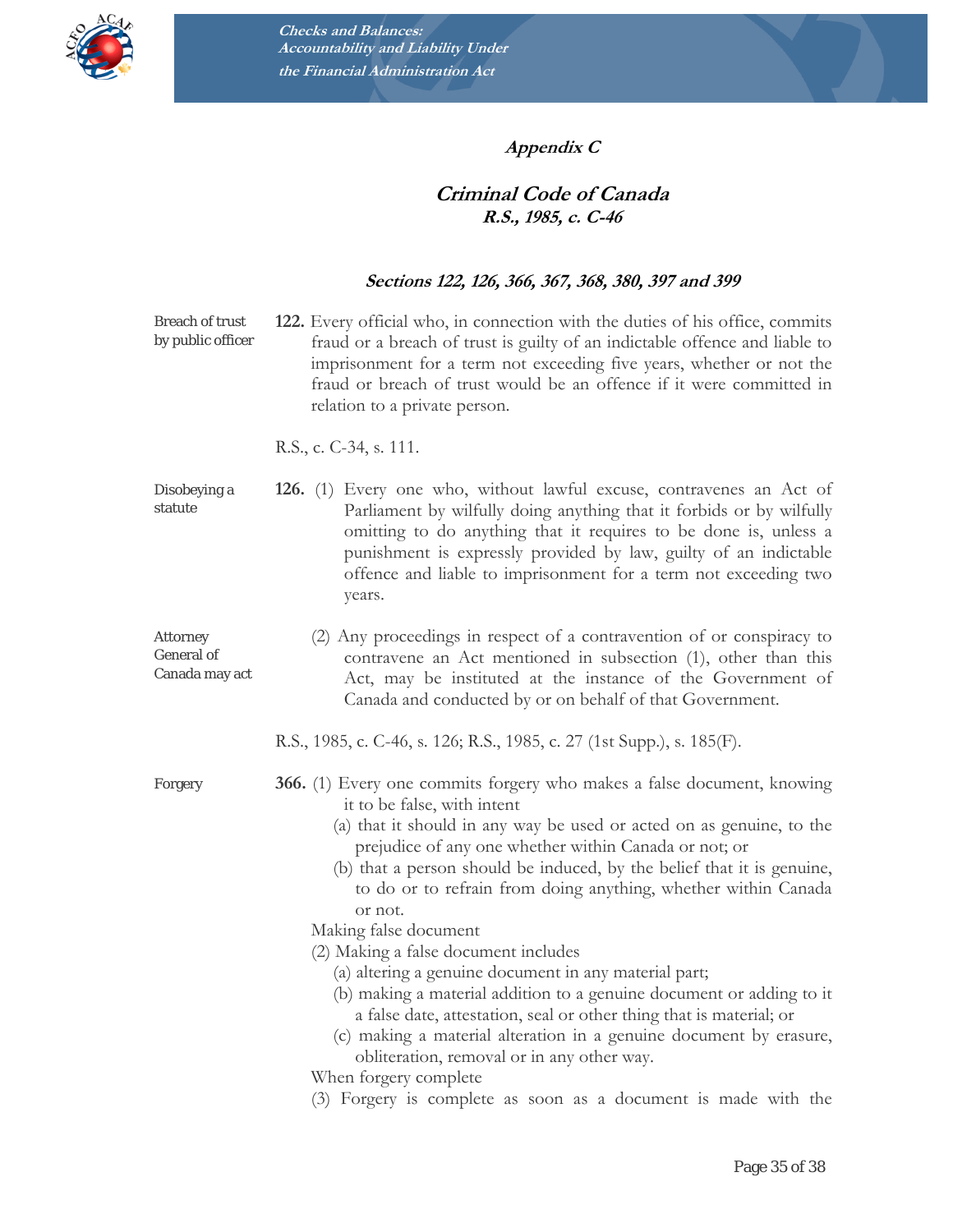

knowledge and intent referred to in subsection (1), notwithstanding that the person who makes it does not intend that any particular person should use or act on it as genuine or be induced, by the belief that it is genuine, to do or refrain from doing anything.

Forgery complete though document incomplete

(4) Forgery is complete notwithstanding that the false document is incomplete or does not purport to be a document that is binding in law, if it is such as to indicate that it was intended to be acted on as genuine.

R.S., c. C-34, s. 324.

Punishment for forgery

- **367**. Every one who commits forgery
	- (a) is guilty of an indictable offence and liable to imprisonment for a term not exceeding ten years; or
	- (b) is guilty of an offence punishable on summary conviction.

R.S., 1985, c. C-46, s. 367; 1994, c. 44, s. 24; 1997, c. 18, s. 24.

Uttering forged document

- **368.** (1) Every one who, knowing that a document is forged, (a) uses, deals with or acts on it, or
	- (b) causes or attempts to cause any person to use, deal with or act on it,as if the document were genuine,
	- (c) is guilty of an indictable offence and liable to imprisonment for a term not exceeding ten years; or
	- (d) is guilty of an offence punishable on summary conviction.
	- Wherever forged
	- (2) For the purposes of proceedings under this section, the place where a document was forged is not material.

R.S., 1985, c. C-46, s. 368; 1992, c. 1, s. 60(F); 1997, c. 18, s. 25.

- Fraud **380.** (1) Every one who, by deceit, falsehood or other fraudulent means, whether or not it is a false pretence within the meaning of this Act, defrauds the public or any person, whether ascertained or not, of any property, money or valuable security or any service,
	- (a) is guilty of an indictable offence and liable to a term of imprisonment not exceeding ten years, where the subject-matter of the offence is a testamentary instrument or the value of the subject-matter of the offence exceeds five thousand dollars; or
	- (b) is guilty
		- (i) of an indictable offence and is liable to imprisonment for a term not exceeding two years, or
		- (ii) of an offence punishable on summary conviction,where the value of the subject-matter of the offence does not exceed five thousand dollars.

Affecting public market

(2) Every one who, by deceit, falsehood or other fraudulent means,